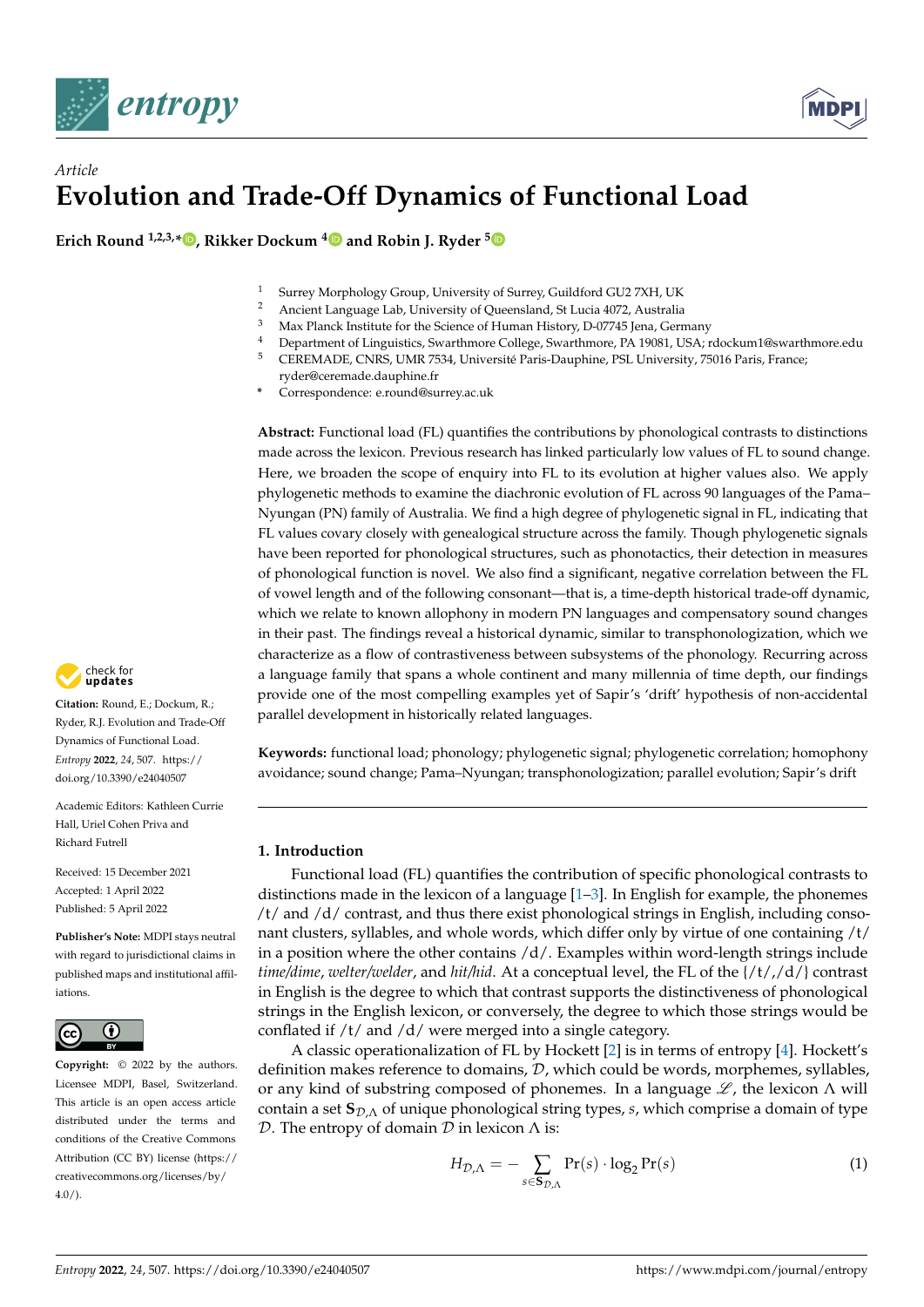Following Hockett [\[2\]](#page-14-2), the FL of a phonological contrast *φ* in lexicon Λ and domain D is the difference between two entropy measures: the entropy of domain D in lexicon  $\Lambda$ , and of domain  $\mathcal D$  in an altered lexicon  $\Lambda'_\phi$ , created by collapsing the contrast  $\phi$  in  $\Lambda$ :

<span id="page-1-0"></span>
$$
f(D, \Lambda, \phi) = H_{\mathcal{D}, \Lambda} - H_{\mathcal{D}, \Lambda'_\phi}
$$
 (2)

A related metric is a normalized functional load, which states the FL of a contrast relative to the entropy of domain  $D$  in lexicon  $\Lambda$  [\[3\]](#page-14-1):

<span id="page-1-1"></span>
$$
f_{norm}(D,\Lambda,\phi) = \frac{H_{\mathcal{D},\Lambda} - H_{\mathcal{D},\Lambda'_\phi}}{H_{\mathcal{D},\Lambda}}
$$
(3)

A phonological contrast, *φ*, may refer to distinctions between the members of a single set of phonemes, such as between two phonemes  $\frac{t}{t}$ ,  $\frac{d}{s}$  or between four phonemes  $\frac{t}{t}$ , /d/, /s/, /z/}. Alternatively, it may refer to a collection of multiple, parallel distinctions, defined by a collection of sets and the distinctions within each of them. For instance, a contrast between voiced and voiceless stop consonants could refer to the distinctions within each of the three sets in the collection  $\{\frac{\rho}{\rho}$ ,  $\frac{\rho}{\rho}$ ,  $\frac{\rho}{\rho}$ ,  $\frac{\rho}{\rho}$ ,  $\frac{\rho}{\rho}$ ,  $\frac{\rho}{\rho}$ , and a contrast between the places of articulation of stop consonants could refer to the distinctions within each of the two sets in the collection  $\{\frac{1}{p}, \frac{t}{, \frac{k}{, \frac{t}{, \frac{t}{, \frac{t}{, \frac{t}{, \frac{t}{, \frac{t}{, \frac{t}{, \frac{t}{, \frac{t}{, \frac{t}{, \frac{t}{, \frac{t}{, \frac{t}{, \frac{t}{, \frac{t}{, \frac{t}{, \frac{t}{, \frac{t}{, \frac{t}{, \frac{t}{, \frac{t}{, \frac{t}{, \frac{t}{, \frac{t}{, \frac{t}{, \frac{t}{$ the altered lexicon  $\Lambda'_\phi$  is obtained by taking each individual set and replacing the phonemes within it with a single phonemic symbol that is distinct from all other phonemic symbols in  $\mathscr{L}$ .

As FL is a frequency measure calculated from empirical datasets, the results that one obtains will vary according to the corpus used [\[3](#page-14-1)[,5\]](#page-14-4). Accordingly, when investigating FL, it is important to bear in mind how the properties of a dataset might relate to the research question and to any assumptions relevant to the interpretation of results.

#### *1.1. Functional Load and Explanation in Linguistics*

Human linguistic communication is a highly complex cultural and cognitive phenomenon. One of its key traits is that every language contains an inventory of thousands of distinctive symbolic units termed *morphemes*, which in turn, comprise smaller, distinctive phonological elements [\[6\]](#page-14-5). In spoken languages, these include *phonemes* (found in all languages) and lexically distinctive prosodic elements, such as tones, accent and stress patterns (found in around half of all languages [\[7](#page-14-6)[–9\]](#page-14-7)). Of equal significance is that, although the existence of morphemes and phonemes is universal, the actual inventories are language-specific. In linguistics, this specificity of individual languages gives rise to fields of enquiry, such as linguistic typology, studying the range and distribution of variation across languages, and historical linguistics, studying the evolution of distributions over time. Both subfields contribute to the scientific understanding of human language in general by generalizing across the variation of individual language systems.

To better understand how linguistic systems provide and organize the distinctiveness that makes linguistic communication possible, investigations of FL play a valuable role in shedding light on how distinctions in phonological modules function to support distinctiveness in larger strings. Currently, in both typology and historical linguistics, the study of FL is in its infancy with much of the potential scope of FL research still to be explored. Most studies of FL, for instance, have focused on words as the strings of interest (see Section [1.2](#page-2-0) below). However, words are only one kind of string known to be significant in the structure and use of linguistic systems. Systems of phonological structure exhibit well-known organizational principles at levels above the phoneme and below the word [\[10,](#page-14-8)[11\]](#page-14-9), while psycholinguistic research shows that listeners also use multi-phonemic strings smaller than the word or morpheme, to gain efficiencies in speech processing [\[12\]](#page-14-10). The study we present here illustrates some of the potential of studying strings other than words.

FL research to date has focused either on a small number of related languages (e.g., [\[5\]](#page-14-4)) or on surveys across very distantly related languages (e.g., [\[3\]](#page-14-1)). These are useful for pro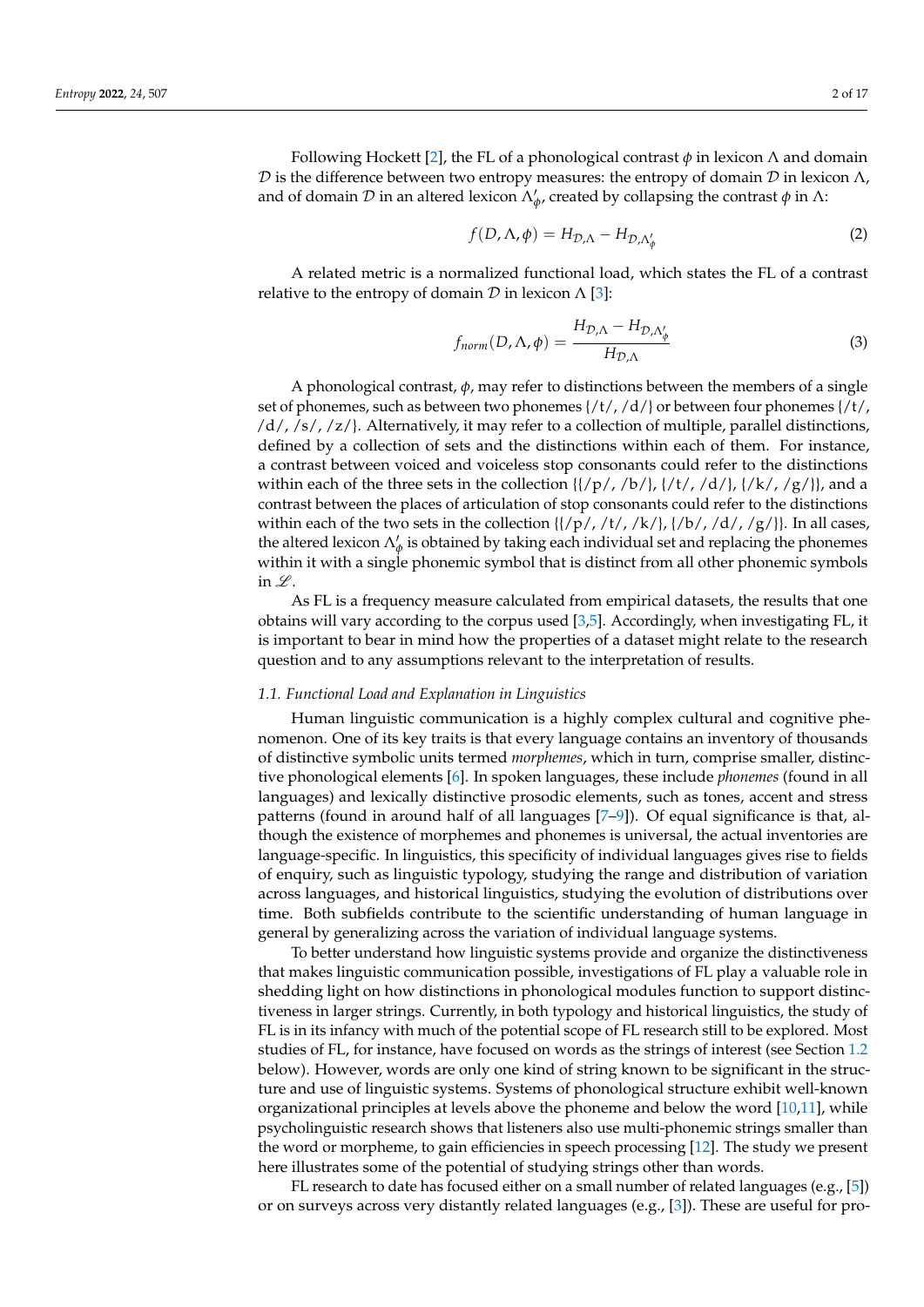ducing highly detailed case-studies of well-understood systems or for evaluating the outer bounds of variation across languages in general. However, insights into historical dynamics at a statistically significant level are most readily obtained through phylogenetic analysis of large sets of related languages. Here, we fill a gap in the FL research by presenting the first phylogenetic study of FL and thereby produce the first results for historical dynamics that are supported at a statistical level across a large language family.

Research on FL has focused particularly on phonological contrasts whose FL is very low, for reasons related to a prominent conjecture in historical linguistics [\[1\]](#page-14-0) (see Section [1.2\)](#page-2-0). However, contrasts in human languages have a range of different functional loads, from very low to very high, and important questions include why this range exists and how FL values evolve over time. In terms of the evolutionary question, we can ask: (1) What kinds of changes to FL values appear to occur? (2) How do those changes pattern more broadly, for instance, does their distribution follow some well-described stochastic process? (3) What might the possible causes of change be that give rise to the distributions we see?

Answering these questions will ultimately require fitting together the pieces of a large puzzle. In this study, we contribute some central pieces. We produce some striking findings regarding the *phylogenetic signal* of FL. A phylogenetic signal is a measure of how close the match is—at the level of a whole language family—between (1) actual FL values and (2) what would be expected if FL was inherited from ancestor languages to their descendants while undergoing fluctuations according to a stochastic process termed Brownian motion (more on this in Section [2.2\)](#page-5-0).

Naturally, we would not suppose that the real evolution of FL is so simplistic, rather the questions are: how close to such a scenario does the evolution of FL appear to come, and how does this compare to the evolution of other properties of language? Answering these questions provides insights into the kinds of explanations for FL evolution that could be consistent with the data. We also examine the correlation, or trade-off relationship, that can exist between the FL of two different contrasts in a linguistic system. Understanding how multiple, individual changes to FL are linked (or not) provides new insights into the historical dynamics of contrastiveness in linguistic systems.

### <span id="page-2-0"></span>*1.2. Functional Load and Sound Change*

Languages undergo mutational changes, known as sound changes, in which sounds may change from one phonemic category to another [\[13\]](#page-14-11). The term *unconditioned merger* refers to sound changes that cause two or more previously distinct phonemic categories to become conflated into one. *Conditioned mergers* are when conflation affects the phonemes only in certain contexts. FL has attracted attention as a possible explanatory factor in the incidence of mergers; it has long been conjectured [\[1\]](#page-14-0) that contrasts with low FL are more prone to merge than contrasts with high FL, and recent results support that conjecture [\[5,](#page-14-4)[14–](#page-14-12)[16\]](#page-14-13). Debate is ongoing over which operationalizations of FL provide the greatest predictive power [\[5\]](#page-14-4) and what kinds of mergers FL predicts [\[17\]](#page-14-14). Whether it used entropy-based definitions of FL or not, most research to date has focused on domains  $D$ that are words.

When a contrast undergoes an unconditional merger, its FL falls to zero. The fact that contrasts with low FL values are more likely to fall to zero than contrasts with higher FL values, is an observation that can be described in several ways, and each way of describing it can have different implications for what we believe is in need of explanation. For instance, taken by itself, it is consistent with a description in which (1) only falls to *zero* FL show a tendency for small changes in FL to be more likely than larger changes; (2) all *falls* in FL, whether the fall is to zero or otherwise, show the tendency; or (3) all *changes* to FL, whether they are falls or rises, show the tendency.

Since prior research has focused its attention on falls to zero, it has not yet been established whether or not current observations will generalize to support strictly case (1), the slightly broader case (2), or the general case (3). The study we present here will consider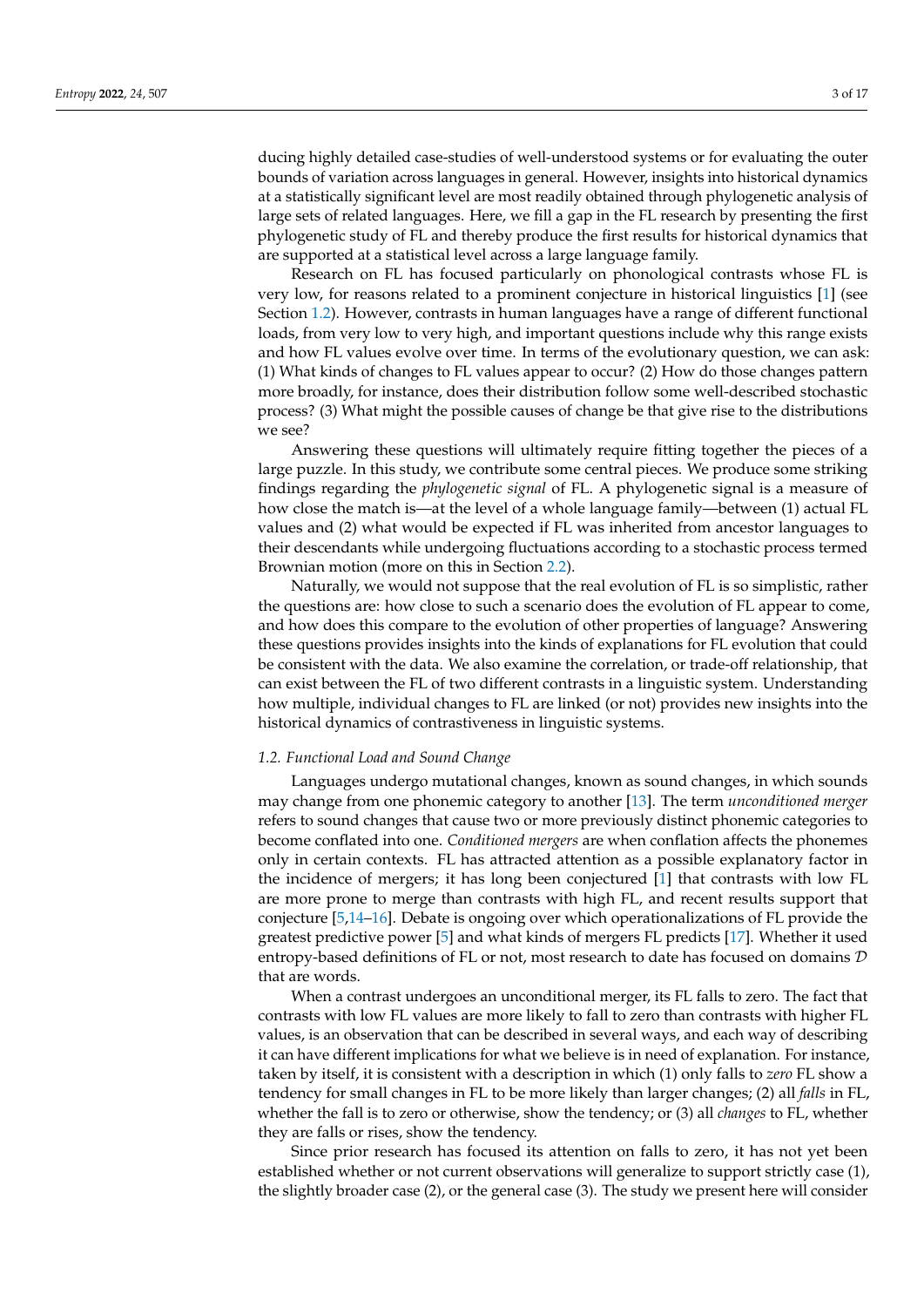evidence for case (3). If it turns out that case (3) is supported, then this may recast how we think about recent results in sound change, since the phenomenon requiring explanation will not be only mergers but all changes in FL.

## *1.3. Contrastiveness in Pama–Nyungan VC Strings*

In this paper, we examine FL from a phylogenetic perspective, investigating how FL evolves over time. Our empirical focus is in the large, Pama–Nyungan (PN) language family of Australia. PN languages extend across 90% of the Australian mainland and the time depth of the family is estimated at around 5000–6000 years before present [\[18–](#page-14-15)[20\]](#page-14-16).

In many PN languages, an inverse correlation has been observed between phonemic vowel length and the phonetic duration of a following consonant [\[21](#page-14-17)[–25\]](#page-15-0). This is particularly so for vowels in the first syllable of words, referred to as tonic vowels. Here, we focus on tonic vowels and single, intervocalic consonants that follow them. Post-tonic single consonants that follow phonemically short vowels and that have phonetically longer durations in some languages also exhibit additional phonetic properties associated with long duration, such as more complete closure and passive devoicing of stops as well as pre-stopping of nasals and laterals.

Conversely, post-tonic single consonants that follow phonemically long vowels and that have phonetically shorter durations may exhibit more voicing and lenition of stops, and the absence of pre-stopping in laterals and nasals [\[21](#page-14-17)[,22,](#page-15-1)[26](#page-15-2)[–28\]](#page-15-3). Examples of allophonic conditioning of this kind are cited in Table [1.](#page-3-0)

<span id="page-3-0"></span>**Table 1.** Examples of allophony in post-tonic consonants conditioned by the phonemic length of the tonic vowel. Key: V\_ after a phonemically short vowel, VV\_ after a phonemically long vowel. See references for additional details in the conditioning of allophony.

| Language (Subgroup)                                           | <b>Consonants</b>            |                | VV.                |
|---------------------------------------------------------------|------------------------------|----------------|--------------------|
| Djambarrpuyngu (Yolngu) [25]                                  | Consonants                   | longer         | shorter            |
| Wik (Middle Paman) [29]<br>Kugu Nganhcara (Middle Paman) [30] | <b>Stops</b><br>Voiced stops | tenser<br>stop | laxer<br>fricative |
| Nukunu (Thura-Yura) [31]                                      | Nasals, Laterals             | prestopped     | plain              |
| Yadhaykenu (Nothern Paman) [32]                               | Laterals                     | plain          | flapped            |

A general fact about sound change is that when two phonemes merge, it is possible for phonetic correlates of the original contrast, which are manifested in other segments, to remain in place and become contrastive. This has occurred in multiple branches of PN, as phonemic vowel length is lost while its erstwhile phonetic correlates on the following consonant remain and become distinctive. Examples are cited in Table [2.](#page-4-0)

In the cases cited in Table [2,](#page-4-0) the complete merger of the length contrast in the tonic vowel is associated with an increase in contrastiveness in following consonants. In such cases, the FL of the length contrast in tonic vowels falls (to zero) while the FL of manner of articulation contrasts (including voicing and fortition) in the following consonant rises. Consequently, there is a trade-off relationship between *FLV*, the FL of tonic vowel length, and *FLC*, the FL of post-tonic consonantal manner of articulation.

This trade-off is of a very specific kind, in which the complete merger of all short/long vowel pairs reduces *FL<sup>V</sup>* to zero. We will refer to this as a *trade-off with contrast collapse*. Other trade-offs are possible, however. If a length contrast is lost only in certain vowels, and/or only in certain contexts, then *FL<sup>V</sup>* would fall (though not to zero), and in such cases, *FL<sup>C</sup>* could be expected to rise if the consonants become more contrastive when they follow the vowels that do merge. This scenario would give rise to a second kind of trade-off. We will refer to this second kind as a *trade-off with contrast maintenance*.

The two studies that we present below examine the evolution of the FL of tonic vowel length contrasts and of contrasts in the following consonant in PN.

Study 1 establishes that these FL variables contain significant phylogenetic signals. One implication of this is that our data are consistent with an evolutionary process in which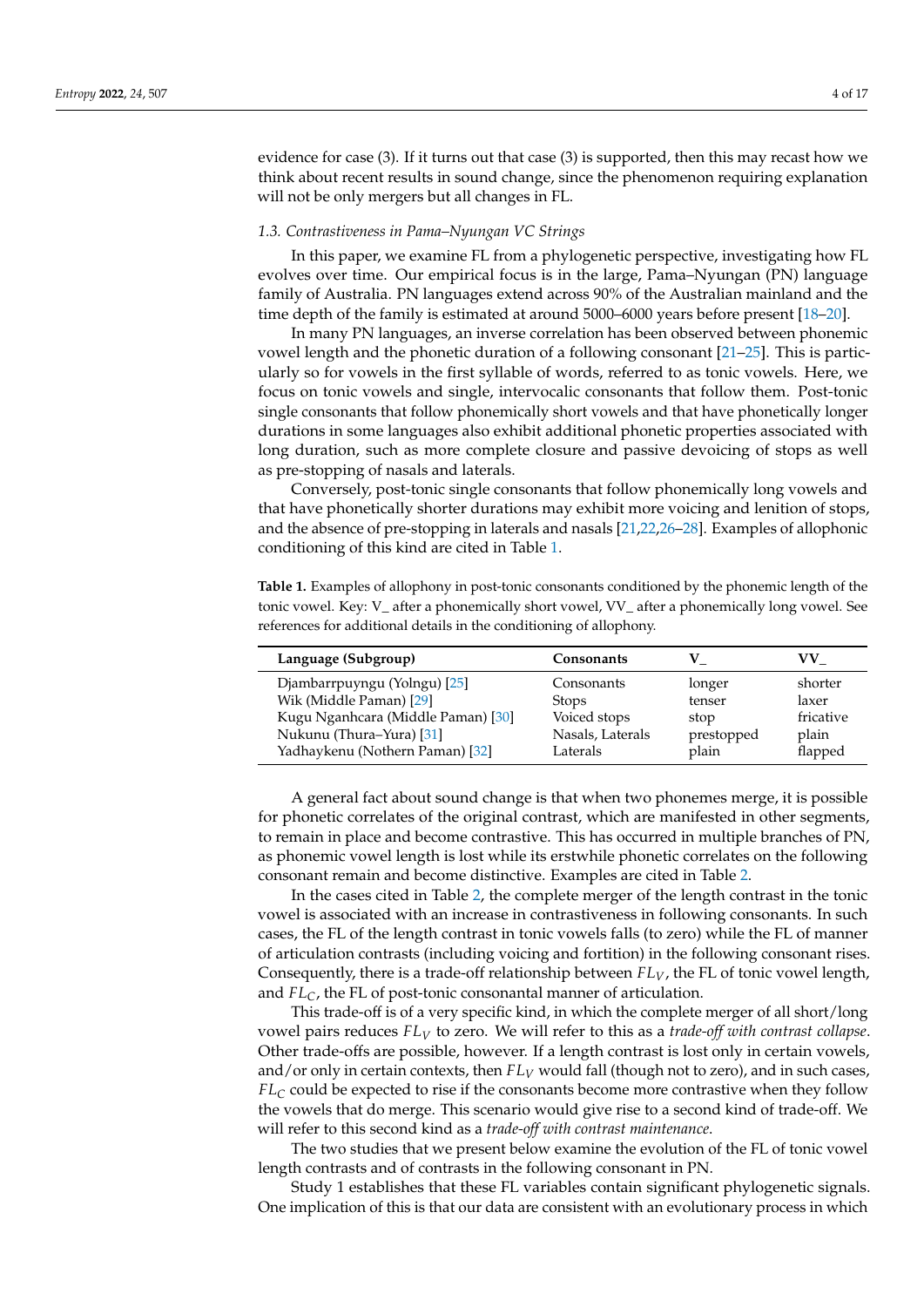smaller changes in FL—both falls and rises—have been more common than larger changes. More detail is given in Section [2.2](#page-5-0) below.

Study 2 examines FL trade-offs with contrast maintenance. We test the hypothesis that *FL<sup>V</sup>* and *FL<sup>C</sup>* are negatively correlated in PN. *FL<sup>C</sup>* is defined in terms of the manner of articulation of post-tonic consonants, and we expect *FL<sup>C</sup>* to correlate negatively with *FL<sup>V</sup>* for the phonetic and historical reasons introduced above. We also examine *FLP*, the FL of place of articulation of post-tonic consonants. As research on PN languages has identified no particular association between vowel length and consonant place, our hypothesis is that *FL<sup>P</sup>* will show no significant correlation with *FLV*.

<span id="page-4-0"></span>**Table 2.** Examples of post-tonic consonant contrasts created upon the merger of length distinctions in tonic vowels of Pama–Nyungan languages. Key: T short stop, TT long stop, D voiced stop, Z spirant, N nasal, NN long nasal, DN prestopped nasal, ND nasal+stop, L lateral, DL prestopped lateral, V\_ after erstwhile short vowel, and VV\_ after erstwhile long vowel. See the references for additional details and conditioning of the tabulated sound changes.

| Language (Subgroup)                  | Original C     | v         | VV. |
|--------------------------------------|----------------|-----------|-----|
| Warumungu (Warunmungic) [33]         |                | TТ        | T   |
| Wik-Muminh (Middle Paman) [29]       | T (non-apical) |           |     |
| Northern Paman subgroup [32,34,35]   | T (non-apical) |           |     |
| Lamalama, Umbuygamu (Lamalamic) [36] | /k/            | /k/       | /h/ |
| Kugu Mumminh (Middle Paman) [33]     | N              | <b>NN</b> | N   |
| Arandic subgroup [37,38]             | N              | DN        | N   |
| Walangama (Norman Paman) [39]        | N              | DN        | N   |
| Olgolo (Southwest Paman) [40]        | N              | DN        | N   |
| Lamalama (Lamalamic) [36]            | N              | ND        | N   |
| Rimanggudinhma (Lamalamic) [36]      | N              | D         | N   |
| Thura-Yura subgroup [31]             |                | DL        |     |

## **2. Materials and Methods**

#### *2.1. Functional Load Data in Pama–Nyungan*

We estimated the FL for vowel length (*FLV*), consonant manner (*FLC*), and consonant place (*FLP*) in domains comprised of a tonic vowel followed by a single, intervocalic consonant in a set of 90 Pama–Nyungan languages listed in Appendix [A.](#page-12-0) To calculate the FL, we used both the unnormalized formula in [\(2\)](#page-1-0) and the normalized formula in [\(3\)](#page-1-1). In cases where we intended to be specific, we refer to the unnormalized values as  $FL^u_V$ ,  $FL^u_C$ , *FL*<sup>*u*</sup><sub>*P*</sub> and the normalized values as  $FL^n_V$ ,  $FL^n_C$ ,  $FL^n_p$ . In most cases though, when the point under discussion applies equally to both, we write *FLV*, *FLC*, *FLP*.

At the current stage of documentation of global linguistic diversity, every major language family contains many low-resource languages for which data are scarce [\[41\]](#page-15-16). As a consequence, studies of FL, such as ours, which aim for a coverage that spans whole families, will face limits on the data available. This is true in the case of Pama–Nyungan. For most languages in our dataset, the available corpora are lexical lists. As we will see in Section [3,](#page-6-0) this does not prevent clear results from emerging, and we return to discuss the reasons why in Section [4.1.](#page-8-0)

Correspondingly, our FL estimates were based on lexical datasets from which we extracted instances of the domain of interest. The lexicons contained between 208 and 3215 domain instances (mean 774 and median 605). The 90 languages studied were selected by taking the 112 PN lexicons studied in [\[42\]](#page-15-17) and keeping only those that (1) have some degree of tonic vowel length contrast (since we want to study changes in FL that do not involve complete mergers) and (2) that have greater than 200 domain instances. A representative tree of these 90 languages is shown in Figure [1.](#page-5-1)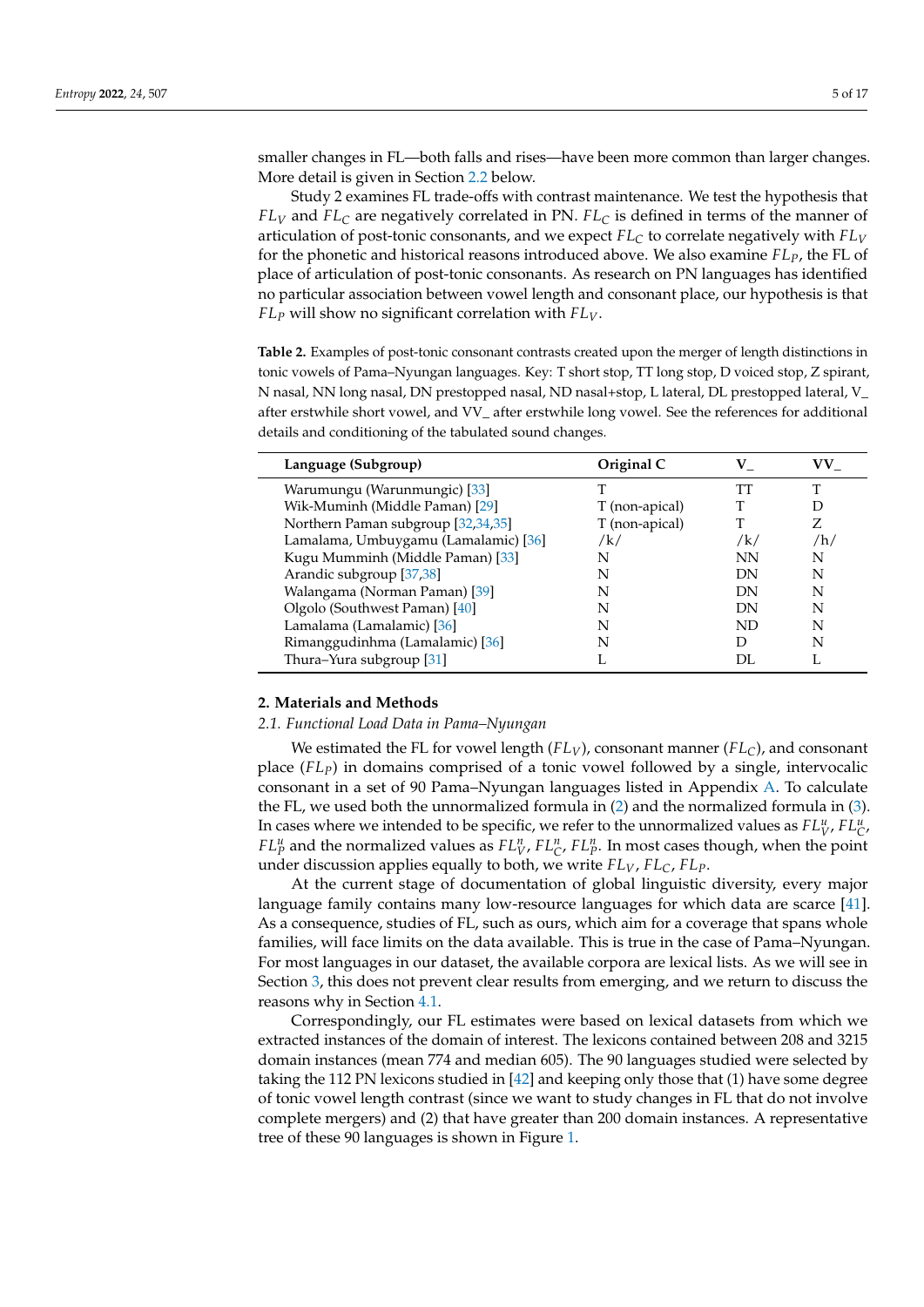<span id="page-5-1"></span>

**Figure 1.** Pama–Nyungan tree containing the 90 languages used in this study, inferred from lexical cognacy judgements. Displayed here is a single, *maximum clade credibility* tree, i.e., the one tree within the 1000-tree sample that most adequately represents the most frequently recurring subgroups in all of the trees of the sample.

When classifying vowels as short or long, we regarded sequences of two adjacent short vowels as one long vowel, and sequences of /uwu/ and /iji/ as long vowels, since a tradition followed in some Australianist analysis is to represent long high vowels [u:] and [i:] as phonemic vowel-glide-vowel sequences (e.g., ([\[43\]](#page-15-18), p. 24), ([\[44\]](#page-15-19), p. 91)).

Phonemically long or geminate consonants, and phonemically pre-stopped sonorants, have been analysed as both mono- and bi-segmental units in the Australianist literature [\[45\]](#page-15-20). Here, we were guided by the kinds of historical developments that we wish to study, and we classed them as single segments.

The FL data obtained for the 90 PN languages are reported in Appendix [A.](#page-12-0)

#### <span id="page-5-0"></span>*2.2. Phylogenetic Analysis*

Yadhaykenu Mbakwithi Kurtjar Olkola KuukuYau Umpila KokoBera KokNar Kuuk I haayorre WikMungkan KuguNganhcara Pakanh Yidiny Djabugay KukuYalanji Kukatj Wargamay Nyawaygi Dyirbal Biri Gunya BidyaraGungabula Guwamu Githabul **Buerefouen** Guwagura yagirra nwelalaunna Batyala Gamilaraay Yuwaalaraay Wailwan Muruwari Wangkumara Ngamini Paakantyi Kalkatungu e*Suureek* Adnyamathanha Nukunu Nhanta Malgana Wajarri Mirniny Ngadjumaya Thalanyji Purduna Payungu Jiwarli Warriyangga Tharrgari Nyamal eue<sub>DN</sub> Martuthunira Kurrama Yindjibarndi Kariyarra Ngarluma **expremering** Panyjima MangalaMc Karajarri Nyangumarta Walmajarri Ngardily Jaru Bilinarra Ngarinyman Gurindji Mudburra Warlpiri Warlmanpa Kartujarra Warnman Yulparija Ngaanyatjarra Wangkatja PintupiLuritja Kukatja Ritharrngu nguyudedno Djapu Dhangu Dhayyi Yannhangu Djinang Warluwarra Bularnu Wakaya Yanyuwa

As languages are related to one another, it is not statistically valid to treat crosslinguistic observations as independent [\[46\]](#page-15-21). Quantitative phylogenetic methods [\[47\]](#page-15-22) take genealogical relatedness into account in a principled and statistically sound manner. Our two studies use phylogenetic techniques in order to make valid inferences from the crosslinguistic FL data in PN.

**Study 1** assesses the degree of phylogenetic signal in *FLV*, *FLC*, and *FLP*. The phylogenetic signal is a measure that compares the variation in an observed variable against its expected variation if it evolved along a phylogenetic tree, *t*, according to a Brownian motion process. In Brownian motion, the value of a variable is in constant flux. Positive and negative changes are equally likely at all times, and small changes are more likely than large ones. A phylogenetic signal will be stronger when the variable in question actually did evolve along the tree, and less strong if it was influenced by lateral transfer as in borrowing, especially borrowing among languages that are only distantly genealogically related.

The phylogenetic signal will be stronger when the variable evolved along the specific tree *t*, to which the data are being compared and not some other tree, *t'*. Furthermore, it will be stronger when evolution was similar to Brownian motion, so that the value of the variable had equal probabilities of shifting up or down at any point, as opposed to (for example) being constrained within some tight range, so that at extreme outer values, there was a greater chance for the variable to evolve back towards the central value than further outwards. For a more technical description of phylogenetic signals written for a linguistic readership, see [\[42,](#page-15-17)[46\]](#page-15-21).

Here, we measure the phylogenetic signal, using the *picante* package in R [\[48\]](#page-15-23), according to a standard two-step procedure described in Blomberg et al. [\[49\]](#page-15-24). First, the variation in the data is compared to a randomized baseline in which the shape of a previously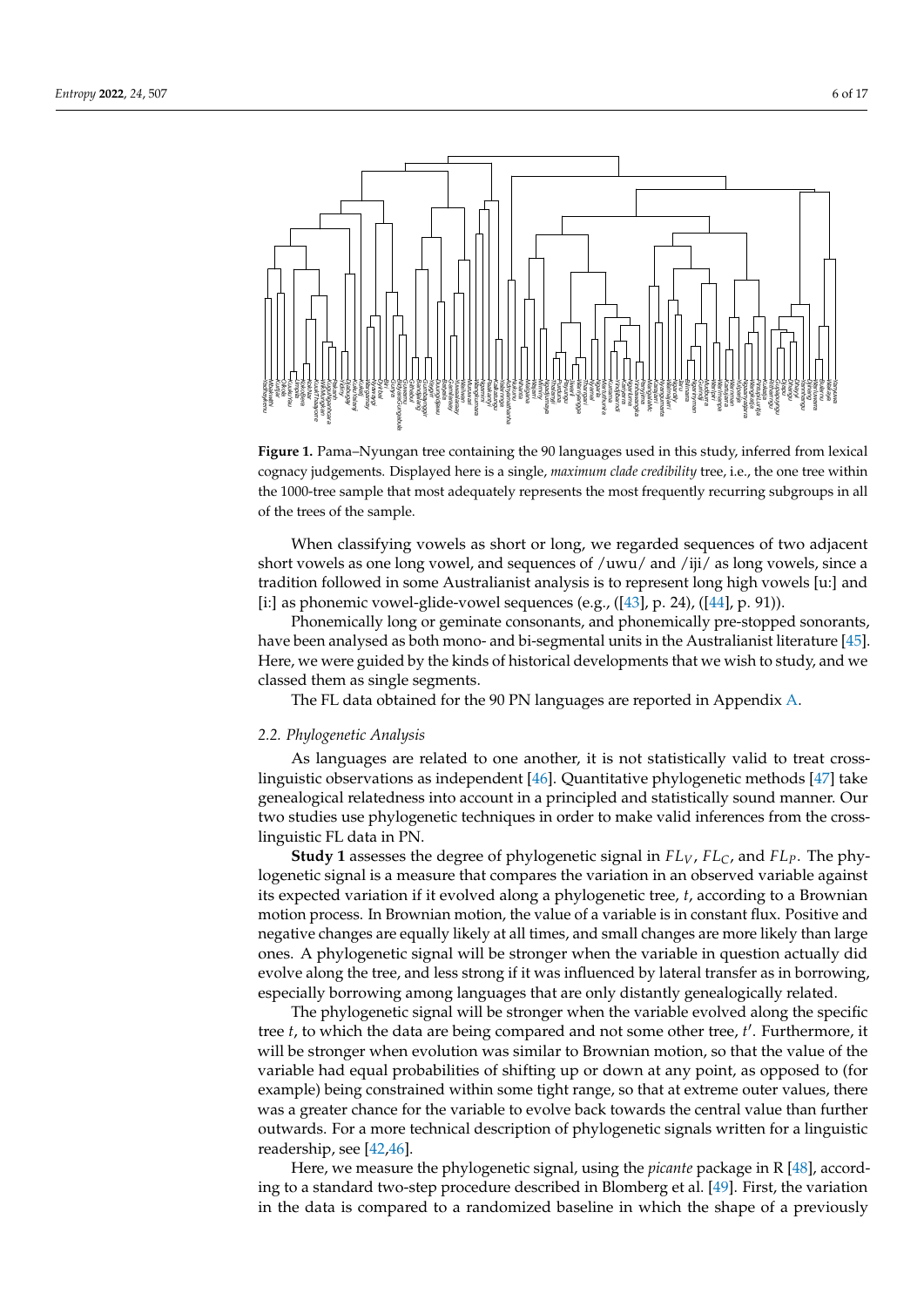determined tree *t* plays no role in structuring the data. The null hypothesis is that, relative to the structure implied by the tree, the data are simply random; the alternative hypothesis suggests patterns like the tree.

For example, a phylogenetic signal is considered to be evident at a  $p = 0.05$  level if the variation in the real data matches the tree better than 95% of the randomized datasets. Next, if the data has been confirmed as significantly differing from randomness, then we use the statistic, Blomberg's *K* to measure the strength of phylogenetic signal. (For mathematical details of the calculation of *K*, see [\[42,](#page-15-17)[49\]](#page-15-24).) Blomberg's *K* takes a value of 1 if the variation in the data accords perfectly with the tree *t*, and a minimum value of 0 if the data are perfectly randomly distributed relative to *t*. Values in excess of 1 are possible if FL data values are highly clumped within subgroups of the family.

When calculating a phylogenetic signal, reference must be made to a tree, *t*. In our case, the aim is to compare FL data to the PN family tree. However in linguistics, there is uncertainty regarding the details of this tree. Uncertainty about the details of trees is common in phylogenetic research and is termed *phylogenetic uncertainty*. Here, we employ a standard approach to account for phylogenetic uncertainty, by measuring the phylogenetic signal with respect to not one tree *t* but a sample of 1000 highly-likely family trees  $t_1, t_2, \ldots, t_{1000}$ . This generates 1000 tests against randomness, followed by 1000 estimates of *K*, which provide a distribution describing its likely value. Our tree sample  $t_1, t_2, \ldots, t_{1000}$  comprises 1000 dated phylogenetic trees from the posterior distribution inferred by Bowern [\[50\]](#page-15-25) and described further in Macklin-Cordes et al. [\[42\]](#page-15-17). The trees were inferred from cognate data from which known borrowings were excluded [\[19,](#page-14-18)[20\]](#page-14-16).

**Study 2** examined the phylogenetic Pearson's correlation [\[51\]](#page-15-26) between *FL<sup>V</sup>* and *FL<sup>C</sup>* and between *FL<sup>V</sup>* and *FLP*. This test is conceptually parallel to a regular Pearson's correlation; however, it also takes into account the specific kinds of non-independence caused by genealogical relationships between languages. As a consequence, the results reflect correlations not only between the values of traits in individual modern languages but also between values characteristic of subgroups at all levels in the tree. As such, the results for a pair of variables can inform us about the strength and direction of linked relationships that characterize the language family as a whole, through its history. When we calculate the statistics, as with our estimate of the phylogenetic signal, we take phylogenetic uncertainty into account by performing the correlation test in reference to the sample of 1000 highly-likely trees.

Most statistical tests require assumptions to be made about the data. The test we use in study 2 assumes that *FLV*, *FLC*, and *FL<sup>p</sup>* evolve along a phylogeny following Brownian motion. Given the results that we obtained in Study 1 for Blomberg's *K* (see Section [3\)](#page-6-0), the assumption is well motivated. We used the phytools R package [\[52\]](#page-15-27) to estimate the covariance matrix of the Brownian motion on each tree in the sample, giving a sample from the posterior distribution of Pearson's *r* correlation. The *p*-values reported were computed using the posterior mean estimates and correspond to testing the null hypothesis that the correlation is zero against the alternate hypothesis that the correlation is non-zero.

#### <span id="page-6-0"></span>**3. Results**

**Study 1** The statistical significance of the presence of phylogenetic signal was measured to three digits of accuracy, and for all FL variables and all trees, the highest *p*-value was  $p = 0.001$ , indicating that a phylogenetic signal was significantly present. The strength of the phylogenetic signal as measured by Blomberg's *K* was very close to 1 for *FLV*, *FLC*, and *FLP*, as shown in Table [3,](#page-7-0) both for the normalized and unnormalized versions of the FL measure.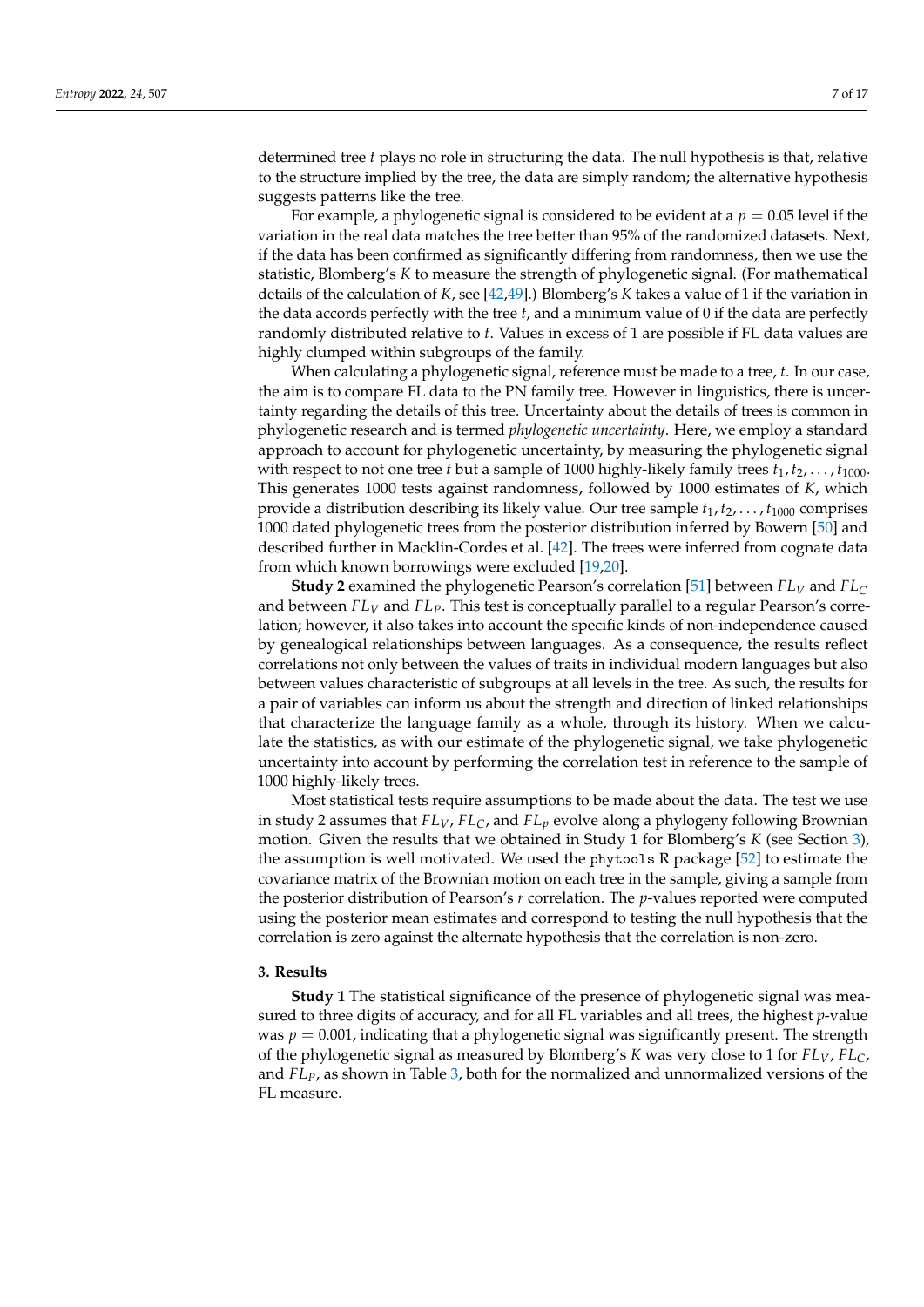| <b>Functional Load Measure</b>                               | Mean K | std.dev of $K$ |
|--------------------------------------------------------------|--------|----------------|
| UNNORMALIZED FL                                              |        |                |
| FL of tonic vowel length $(FL^u_V)$                          | 0.972  | 0.036          |
| FL of post-tonic consonant manner ( $FL_{\mathcal{C}}^{u}$ ) | 0.956  | 0.038          |
| FL of post-tonic consonant place $(FL_p^u)$                  | 0.960  | 0.030          |
| NORMALIZED FL                                                |        |                |
| FL of tonic vowel length $(FL_V^n)$                          | 0.997  | 0.039          |
| FL of post-tonic consonant manner ( $FL^n_C$ )               | 1.181  | 0.035          |
| FL of post-tonic consonant place $(FL_p^n)$                  | 1.010  | 0.033          |

<span id="page-7-0"></span>**Table 3.** Phylogenetic signal in *FLV*, *FLC*, and *FLP*, measured using Blomberg's *K* and a sample of 1000 reference PN trees.

To place these *K* values in context, Macklin-Cordes et al. [\[42\]](#page-15-17) examined the lexical Markov chain transition probabilities of biphones (two-segment sequences) in PN and found mean *K* values of 0.54 or mean *K* of 0.59 when segments were binned into groups by place or manner of articulation. Macklin-Cordes and Round [\[46\]](#page-15-21) examined the relative frequencies of dental versus palatal consonants in word initial and intervocalic positions in PN and found mean *K* values from 0.78 to 1.32 word-initially and from 0.34 to 0.70 intervocalically.

Dockum [\[53\]](#page-16-0) examined phoneme frequencies and biphone Markov chain transition probabilities in languages of the Tai family and found mean *K* values of 0.71 and 0.68, respectively. Further afield, Blomberg et al. [\[49\]](#page-15-24) examined 121 biological traits of a wide variety of plant and animal organisms, finding mean *K* values of 0.35 for behavioural traits, 0.54 for physiology, and 0.83 for traits related to body size. Taken in this context, our results suggest that the evolution of FL is very well described by Brownian motion process along the PN tree.

**Study 2** One consequence of the high levels of phylogenetic signal found in FL, is that statistical analysis, such as the measurement of correlations should be carried out using phylogenetic comparative methods [\[46\]](#page-15-21). Phylogenetic Pearson's correlation (Table [4\)](#page-7-1) was significant and negative between *FL<sup>V</sup>* and *FL<sup>C</sup>* but did not reach significance between *FL<sup>V</sup>* and *FLP*, in accordance with our hypotheses. This was true for both for the normalized and unnormalized versions of FL.

| <b>Functional Load Measures</b>                                                     |                    | 95% Interval                        |                            |
|-------------------------------------------------------------------------------------|--------------------|-------------------------------------|----------------------------|
| UNNORMALIZED FL<br>$FL_V^u$ versus $FL_C^u$<br>$FL_V^u$ versus $FL_P^{\tilde{u}}$   | $-0.28$<br>0.03    | $[-0.46 - 0.08]$<br>$[-0.18\ 0.23]$ | 0.006<br>0.78              |
| NORMALIZED FL<br>$FL_V^n$ versus $FL_C^n$<br>$FL_{V}^{n}$ versus $FL_{p}^{\bar{n}}$ | $-0.50$<br>$-0.19$ | $[-0.64 - 0.33]$<br>$[-0.38 0.02]$  | $5 \times 10^{-7}$<br>0.08 |

<span id="page-7-1"></span>**Table 4.** Phylogenetic Pearson's correlation between *FLV*, *FLC*, and *FLP*.

#### **4. Discussion**

The studies in this paper have examined language diachrony at a statistical level. In doing so, we contribute to a more precise, quantitative characterization of diachronic typology. Specifically, we studied the historical dynamics of FL, which is a quantitative characterization of the contribution of specific contrasts to distinctiveness in the lexicon.

We established that the FL of certain variables evolves according to non-independent stochastic processes: they were found to change in a linked, statistically correlated fashion across almost a hundred languages and thousands of years of history. Moreover, we demonstrated that FL exhibited interesting historical dynamics that are deserving of further investigation not only at values close to zero, which have been the focus of prior work but at higher values as well.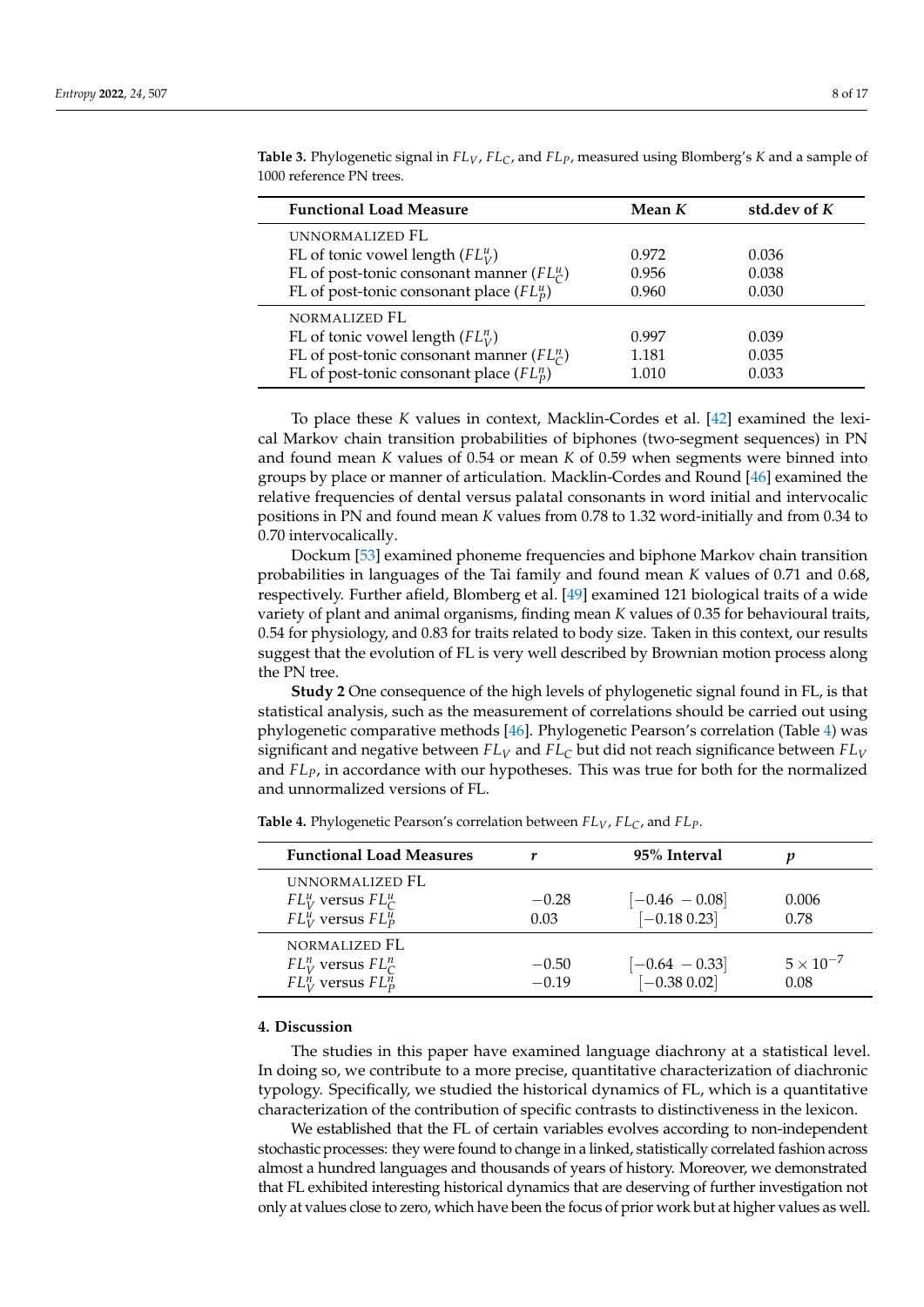Recent research has confirmed a long-standing conjecture that contrasts with low FL are particularly prone to merger [\[5,](#page-14-4)[14](#page-14-12)[–16\]](#page-14-13), which is to say that FL is more likely to fall to zero from a lower value than from a higher one. Efforts at explaining this phenomenon have focused on homophony avoidance, an account that is specific to FL falling to zero and doing so in the domain of whole words [\[5](#page-14-4)[,17\]](#page-14-14). However, our findings suggest that there may be nothing special about FL falls as opposed to rises, and changes to zero as opposed to other values. In addition, the word is not the only domain in which causally interesting effects of FL may be active.

Consequently, although it was not our primary focus here, our findings suggest that recent efforts may be focusing on too narrow a research question and consequently entertaining a set of explanatory accounts that will generalize only poorly to other, related phenomena. Future research will benefit from broadening its scope beyond the recent, more narrow focus on FL, which falls to zero in whole words.

We now take up three additional topics for expansion and emphasis.

#### <span id="page-8-0"></span>*4.1. High Degree of Phylogenetic Signal in FL*

Phylogenetic signals have recently been shown to be present in phonotactic biphone frequencies, phoneme frequencies, and contextual ratios of places of articulation [\[42](#page-15-17)[,46,](#page-15-21)[53](#page-16-0)[–55\]](#page-16-1). These studies reveal that the frequencies of phonological *structures* pattern with genealogy. Here, we find a high level of phylogenetic signals also in FL—that is, in the contrastive *function* that phonological structures serve. Interestingly, we find that the phylogenetic signal in the FL measures examined here was very close to 1 and closer than the values found in studies of phonological structures. Two questions can be posed in response: why did we find a strong phylogenetic signal in FL, and why is it even stronger than in structural traits? Any answer at this stage of research is necessarily speculative; however, the observations we offer here may point to useful lines of future inquiry.

Why did we find a strong phylogenetic signal in FL in the data that we used, bearing in mind that our data (1) are sourced from lexical lists of word types, not tokens; (2) are sourced from lists that are short, mostly numbering in the hundreds of items, not thousands or tens of thousands; and (3) examine FL in domains comprised of a tonic vowel and following consonant, not whole words. One prior expectation might have been that since the datasets are so small and since they do not examine the full words that are the focus of much recent research, they would be awash in statistical noise and exhibit little patterning of significance. Evidently, this is not the case, however, and we believe there may be reasons why not.

Much research on FL has focused on the hypothesis that FL exerts an influence on sound change through a mechanism of homophony avoidance [\[1](#page-14-0)[,5](#page-14-4)[,15](#page-14-19)[,17\]](#page-14-14). Since homophony is a relationship that holds between *words*, the effect of such a mechanism may be to promote FL within the domain of whole words. Furthermore, as a consequence of that mechanism, sound changes would be less likely to occur, the more they altered the FL within words. However, whether this hypothesis is correct or not, other mechanisms should not be ruled out.

For instance, during speech processing, words become activated cognitively well before the listener hears the entire word [\[56\]](#page-16-2). Consequently, any sound change that caused a loss of a contrastiveness early in a word could potentially impair the ease of processing, even if it did not result in homophony. Accordingly, if we are prepared to entertain the existence of homophony avoidance as a causal factor in sound change, it is not unreasonable to entertain the existence of an avoidance of loss of contrastiveness early in the word as an additional factor in sound change (for supporting evidence, see [\[57](#page-16-3)[,58\]](#page-16-4)).

By this line of reasoning, since our data focuses on the first vowel and following consonant of PN words, i.e., contrastiveness early in the word, it is not altogether surprising that our results were significant despite the fact that we did not examine whole words. (PN roots are typically disyllabic and affixation is suffixal [\[59\]](#page-16-5); the initial consonant position, before the tonic vowel, permits only a subset of the contrastive consonants found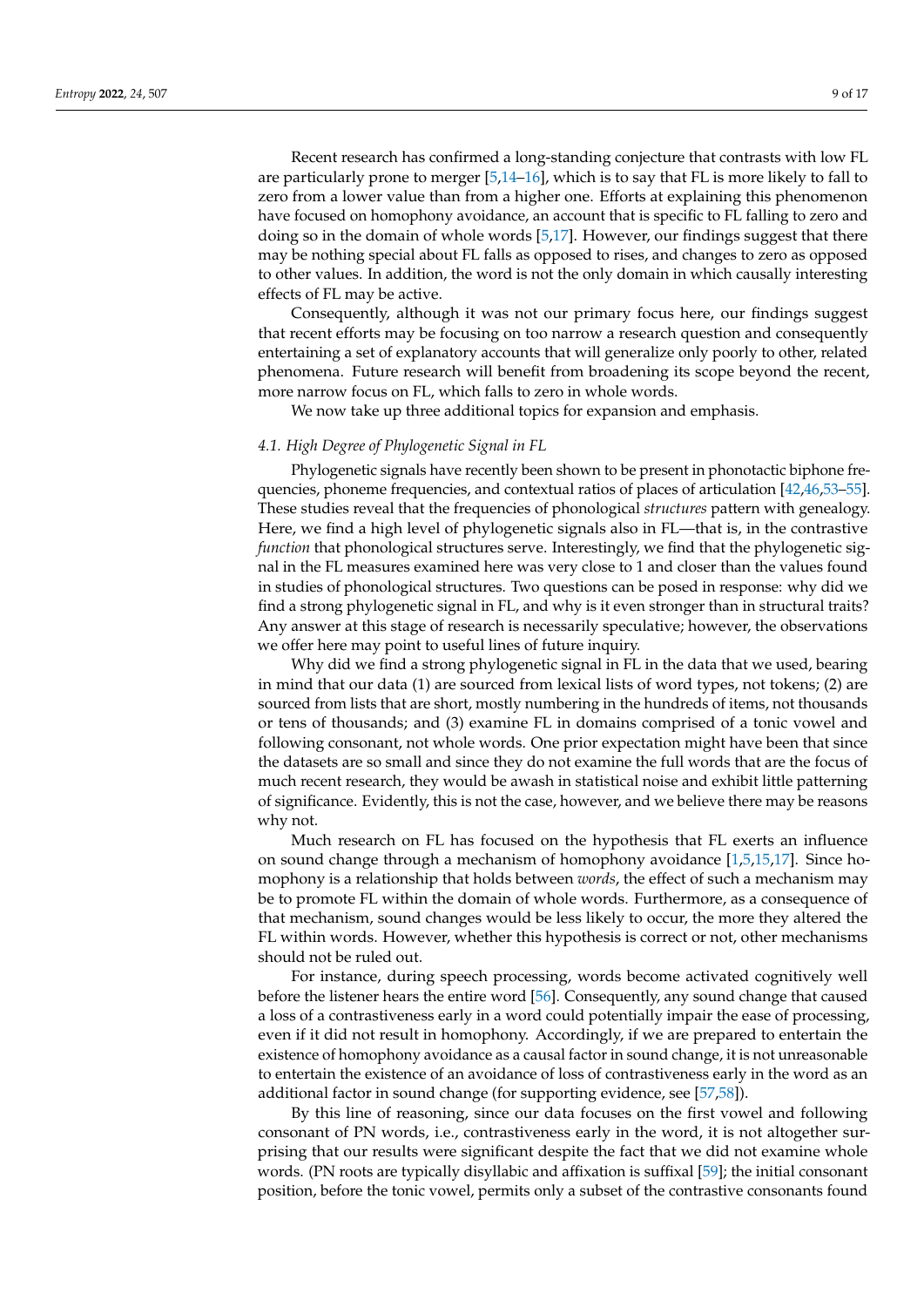elsewhere [\[45,](#page-15-20)[60\]](#page-16-6), which potentially increases the importance placed on maintaining the subsequent VC contrasts.)

Our data come from short word lists, which might be expected to supply FL values that are, at best, a noisy approximation of the more precise FL values obtainable from larger lists or from token-based corpus data [\[61,](#page-16-7)[62\]](#page-16-8). However, the words that appear in short wordlists are heavily skewed towards the most frequent words of a language, and these are the words that listeners would process most often and would have learned the earliest during acquisition. If we grant that words of higher frequency and earlier acquisition are likely to play an especially significant role in the mechanisms behind sound change, then it follows that even short wordlists will plausibly contain rich evidence of the contrastiveness that matters most.

Our results also align with the findings of [\[61\]](#page-16-7) in that, above a minimum threshold for wordlist length, even lists of only a few hundred words contained phonemic distributions that conformed closely to the full lexicon, when randomly sampled from a larger lexicon containing thousands of items. Thus, it is not as surprising as it might first seem that we obtained clear results and a strong phylogenetic signal from the limited data we had available.

Our second question was, why does the phylogenetic signal appear higher in FL than in structural traits of phonology, such as phonotactics? To answer this, we return to the two causes of stronger/weaker phylogenetic signals described in Section [2.2.](#page-5-0)

First, a phylogenetic signal is stronger when computed relative to the truest tree and lower otherwise. However, the trees we used here for PN while studying FL are the same as those used by Macklin-Cordes et al. [\[42\]](#page-15-17) for phonotactics, and thus a difference in the trees used is unlikely to be the cause of the differences in phylogenetic signal.

Second, a phylogenetic signal is stronger if the change process has the properties of Brownian motion. In Brownian motion, small changes are more likely than large changes, and positive and negative changes are equally likely. We take these aspects in turn.

Both FL and structural traits—as with phonotactic frequencies—change as the lexicon changes. Any lexicon is constantly affected in small ways by neologisms and the obsolescence of words. Additionally, they may be affected by borrowing, which can occur at various rates, and by sound changes, which can occur in highly specific contexts or more sweeping ones. This mixture of factors supports an expectation that small changes will be frequent and larger changes less so, and it is not obvious that there would be significant differences in this regard between FL or traits, such as phonotactic frequencies.

It now remains to consider whether positive and negative changes in values are equally likely. For FL, positive/negative changes in values entail that a contrast becomes more/less central in supporting the distinctiveness of strings in the lexicon. There is a lower bound at zero; however, in our study, we did not include that lower bound. Aside from that lower bound, we are not aware of constraints that would make the likelihood of positive or negative changes uneven at any point, and consequently the stochastic process that describes changes in FL could genuinely be quite close to Brownian motion. For structural aspects of phonology, however, the situation is different.

Structural features are subject to constraints: there are less likely and more likely structures, both in universal and in lineage-specific terms [\[45](#page-15-20)[,63\]](#page-16-9). Consequently, for instance, the frequency of a highly marked structure should be more likely to decrease than to increase. This kind of inequality in the likelihood of positive and negative changes to values—irrespective of the actual sources, such as production, perception, and cognition entails a departure from Brownian motion, which ought to weaken the phylogenetic signal. This, we suggest, may be why structural traits appear to have a lower phylogenetic signal compared with FL. If this line of reasoning is correct, we would expect similar results to emerge from studies of other language families beyond PN.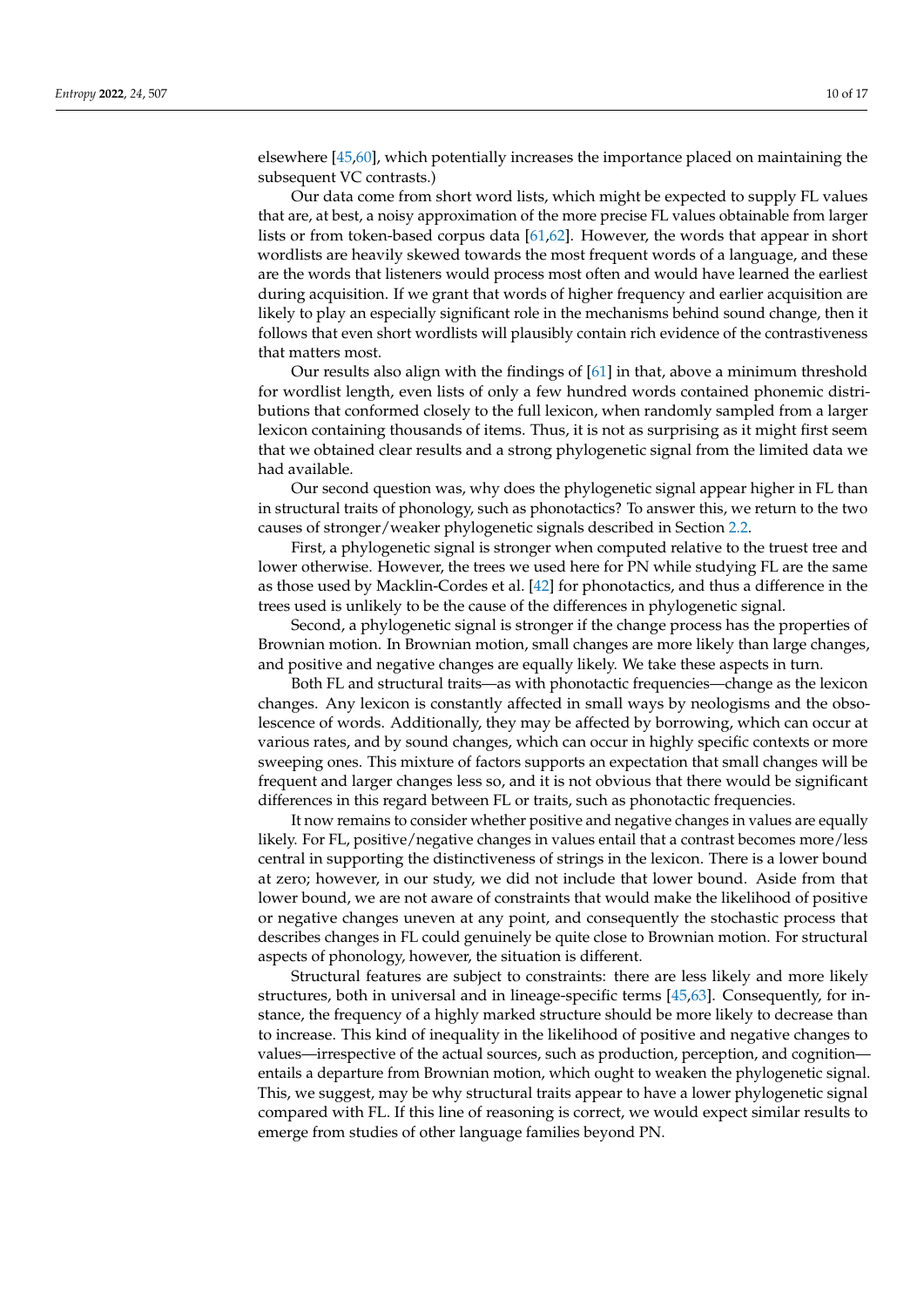#### *4.2. Transphonologization and the Flow of Contrastiveness*

Transphonologization [\[64\]](#page-16-10) (cf. rephonologization [\[65\]](#page-16-11) and cheshirization [\[66\]](#page-16-12)) is a term given to sound changes in which a contrastive function is preserved; however, the locus of the contrast—the segments or features that instantiate it—changes. Here, we studied a closely related phenomenon in which contrasts do not necessarily disappear or emerge in their entirety, but the relative contrastive workload of them (their FL) does shift from one to another. One way to view this phenomenon is in terms of a diachronic *flow* of FL from one contrast to another (cf. [\[67\]](#page-16-13)). The fact that we are able to quantitatively detect the presence of this flow of contrastiveness through a language family as large and old as PN suggests the potential of new avenues for investigating the dynamic flow of contrastiveness through phonological systems as they evolve over time.

One question that arises is whether our findings in PN might reflect some strong preference in language for the conservation of contrastiveness in which case, the flow of FL from one contrast to another might be regarded as an automatic consequence of one contrast undergoing a significant decrease in FL. Although our results alone cannot answer this question, we doubt that such a principle exists in any strong form. Certainly, in many mergers, the overall contrastive capacity of a language is simply reduced, as the FL of one contrast falls but no other FL rises to balance it.

In the case of PN tonic vowels and post-tonic consonants, we suggest that the cause of recurrent historical flow of FL lies in particular phonetic factors that are common across PN languages: a synchronic correlation between phonetic tonic vowel duration and phonetic post-tonic consonant manner, even in systems in which only the vowel-durational aspect is tied to a synchronic phonemic contrast; when the phonetic vowel-durational differences are neutralized diachronically, causing the phonemic vowel length contrasts to collapse, the phonetic manner differences—which still correlate with the same lexical distinctions that vowel length had signalled—become phonemic. On this view, it is the phonetics of the vowel–consonant strings that furnish the conditions for a natural flow of FL from vowel to consonant.

#### *4.3. On Sapir's 'Drift': The Non-Accidental, Parallel Evolution of Related Languages*

It is a century now since the appearance in print of Edward Sapir's hypothesis that languages undergo parallel grammatical evolution for several centuries after they split [\[68\]](#page-16-14). Providing anything more than anecdotal evidence in support of Sapir's hypothesis has long been difficult [\[69](#page-16-15)[–71\]](#page-16-16), and some apparent cases may be due to language contact [\[72,](#page-16-17)[73\]](#page-16-18). Dunn et al. [\[74\]](#page-16-19) used phylogenetic methods to examine patterns of word order evolution in different language families; however, the study did not produce an identifiable cause for those patterns.

Ideally, evidence in support of Sapir's drift should not be anecdotal but rather be statistically significant across a language family; it should not be reducible to the effects of language contact, and it should be relatable to an identifiable cause. The current study meets these three criteria. It detects parallel changes in FL that are instantiated statistically across 90 languages within the PN family whose time depth is estimated at around 5000–6000 years [\[18–](#page-14-15)[20\]](#page-14-16); thus, the evidence is not anecdotal.

The data pattern fits tightly with phylogeny, and thus is unlikely to be due to contact (cf. our note in the next paragraph). Furthermore, we identified a causal basis for this, in the common phonetics of PN tonic vowel–consonant sequences. Thus, we believe our results to be one of the fullest confirmations yet that Sapir's conjecture was essentially correct: that under the right circumstances, linguistic systems can undergo parallel evolution after they split, not merely for centuries but for millennia.

A reviewer asks about the situation in which language contact closely mimics the pattern of phylogeny. If contact did pattern perfectly with phylogeny (such that languages only borrowed from their very closest relatives), then its effects would be indistinguishable. However, languages also borrow from geographic neighbours that are less closely related. It is hard to conceive of borrowing of lexical items whose impact on contrastiveness has the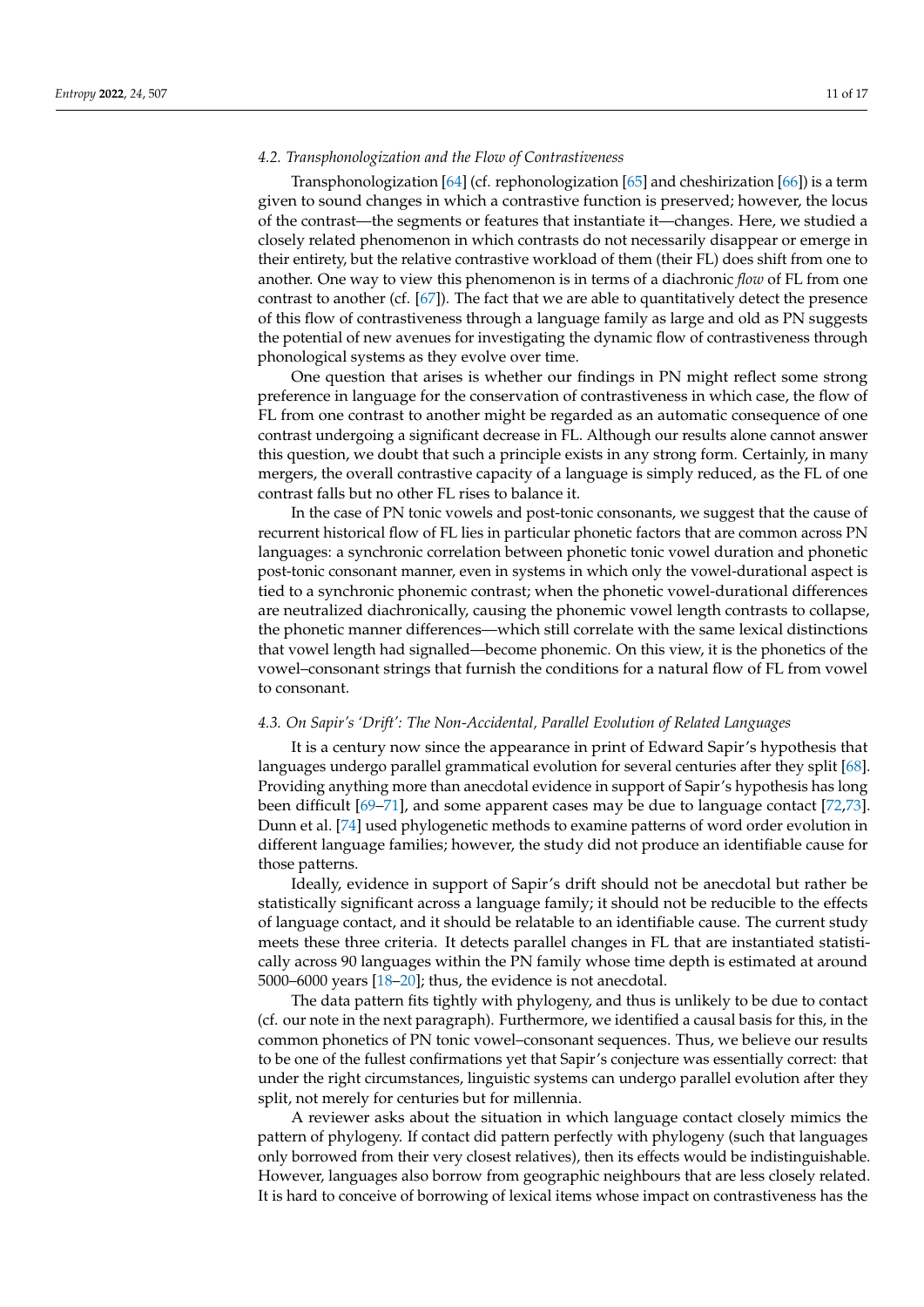phylogenetic signal we find here in the absence of vertical inheritance. At the very least, the burden of proof is on the advocate of a language-contact account, given that the data pattern is in very close accord with expectations from vertical inheritance, and there is an accompanying explanation in terms of phonetics and sound change for why this should be so.

It has been suggested by Joseph [\[75\]](#page-16-20) that drift in phonology may be due to a narrowing of the range of variation inherited from a proto-language. In the PN changes described here, however, the flow of FL from vowel length to consonant manner is not due to any narrowing of variation in FL in proto-PN (indeed it is not entirely clear what it should mean for FL to have a range of variation). Nor, when the PN developments are viewed in terms of phonological substance are they a matter merely of narrowing variation. Although contrasts in vowel length are lost, new variation is introduced in the inventory of contrastive consonant manners and into the set of relationships that can hold between the length of a tonic vowel and the manner of post-tonic consonants.

In reality, Joseph's proposal would appear to reduce to a fact, well-recognised in evolutionary biology, that incomplete lineage sorting (i.e., the inheritance of variation from a proto-taxon into its descendant) can result in the appearance of convergent evolution [\[76\]](#page-16-21). However, this does not entail that all convergent evolution is due to incomplete lineage sorting (see also [\[77\]](#page-16-22)).

Another important source can be the existence of dependencies within a system that are inherited along with its substance [\[78\]](#page-16-23), which will favour certain outcomes over others in descendent systems as has been observed in protein evolution; for example, ref. [\[79\]](#page-16-24). In PN, certain phonetic dependencies between tonic vowel length and post-tonic consonant manners were inherited alongside the phonological substance itself. In the descendent systems, in the event that vowel length was lost, the inherited dependencies favoured the rise of new, contrastive consonant manners.

### **5. Conclusions**

This paper joins a growing body of work regarding the application of computational phylogenetic methods to phonological data. It also represents the first phylogenetic study of FL.

We showed that there was a significant phylogenetic signal in FL, which has implications for a better understanding of the dynamics of sound change. Further, we showed that the FL of tonic vowels and post-tonic consonants were negatively correlated in PN and that this maps closely to a sample of highly probable PN family trees. We also introduce the idea of the *flow* of contrastiveness between subsystems of the phonology in different languages, which is connected to the concept of transphonologization, and we claim that this represents a concrete example of Sapir's drift.

Setting our gaze beyond PN, while not all sound changes are associated with the phonetic conditions that promote the flow of FL, there are many that appear to be, and it will be valuable to apply the methods we introduced here to study them. In time, this may lead to a more general understanding of how FL can flow within phonological systems over long time horizons. Promising future applications of our approach include the investigation of other suspected diachronic trade-offs, such as the rise of phonemic tone and register (such as contrastive phonation) in Southeast Asia tied to losses of consonantal laryngeal distinctions [\[3](#page-14-1)[,80–](#page-16-25)[82\]](#page-16-26).

**Author Contributions:** Conceptualization, methodology, project administration, supervision, and investigation, E.R., R.D. and R.J.R.; software and formal analysis, E.R. and R.J.R.; resources and data curation, E.R.; writing—original draft preparation, E.R.; review and editing, E.R., R.D. and R.J.R.; visualization, E.R.; and funding acquisition, E.R. All authors have read and agreed to the published version of the manuscript.

**Funding:** This research was funded by the Max Planck Institute for the Science of Human History and British Academy grant number GP300169 to E.R.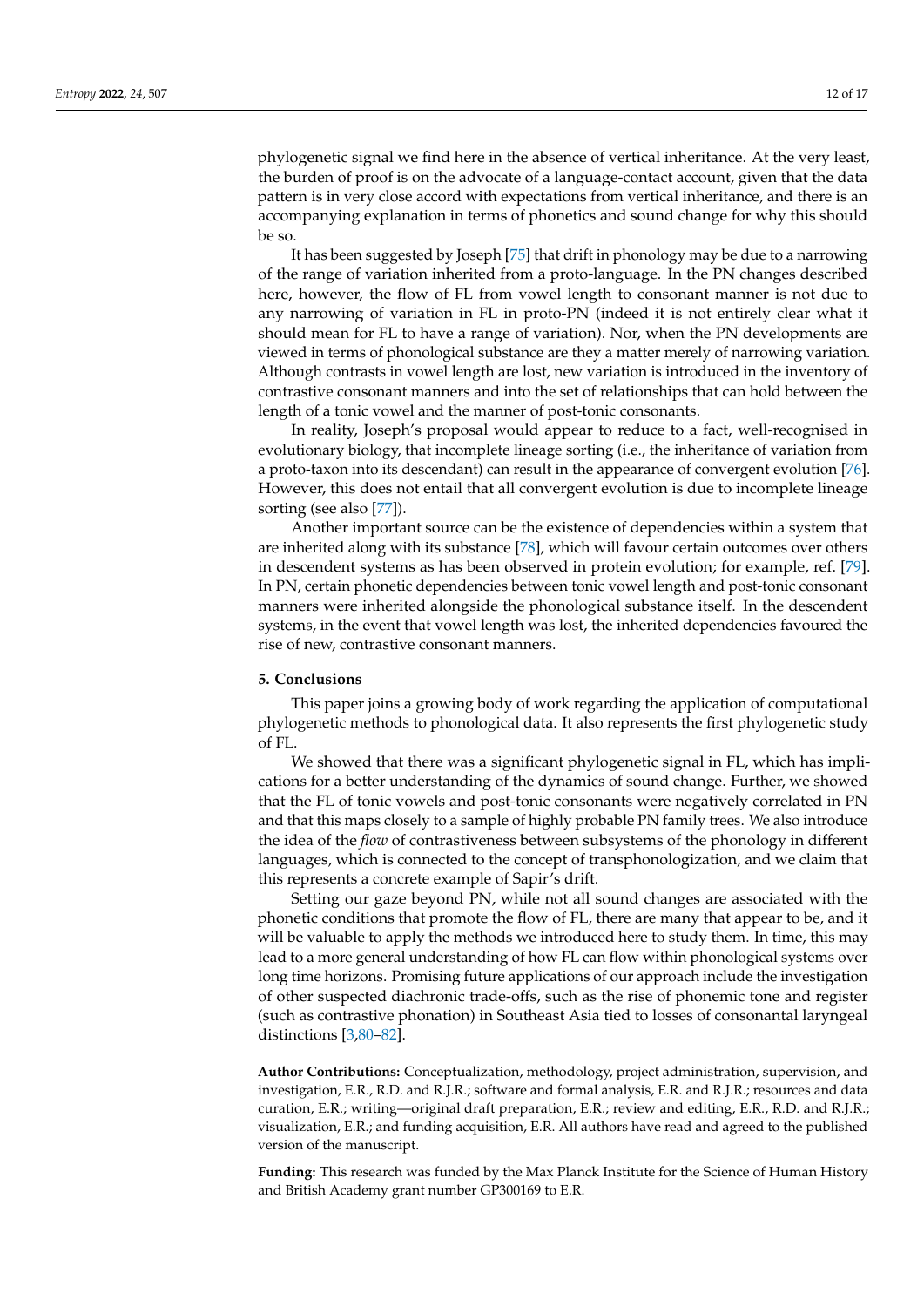**Institutional Review Board Statement:** Not applicable.

**Informed Consent Statement:** Not applicable.

**Data Availability Statement:** FL data are supplied in Appendix [A.](#page-12-0) PN trees were published with [\[42\]](#page-15-17) and are available at <https://zenodo.org/record/3988775> (accessed on 15 December 2021).

**Acknowledgments:** We are grateful to the editors and three anonymous reviewers for their insightful and helpful comments. Versions of this paper were presented at the Edinburgh Symposium on Historical Phonology 2021 and the Annual Meeting of the Australian Linguistics Society 2021, and we are grateful to the audiences at these meetings for their valuable comments. This research was initiated at the workshop, An evolutionary science of word and sound systems, hosted by the Max Planck Institute for the Science of Human History, Jena, in November 2019.

**Conflicts of Interest:** The authors declare no conflict of interest. The funders had no role in the design of the study; in the collection, analyses, or interpretation of data; in the writing of the manuscript, or in the decision to publish the results.

#### **Abbreviations**

The following abbreviations are used in this manuscript:

- FL Functional load
- PN Pama–Nyungan

#### <span id="page-12-0"></span>**Appendix A. Functional Load Data**

**Table A1.** Functional load estimates and the number of observations on which they are based in Pama–Nyungan languages A–M.

| Language      | $FL_V^u$ | $FL^u_C$ | $FL_p^u$ | $FL_V^n$ | $FL_C^n$ | $FL_p^n$ | N    |
|---------------|----------|----------|----------|----------|----------|----------|------|
| Adnyamathanha | 0.00728  | 2.29877  | 1.69328  | 0.00119  | 0.37569  | 0.27673  | 1424 |
| Anguthimri    | 0.15786  | 0.89040  | 0.94600  | 0.02788  | 0.15725  | 0.16707  | 255  |
| Bakanh        | 0.48216  | 0.75675  | 1.70156  | 0.08106  | 0.12723  | 0.28607  | 379  |
| Bidyara       | 0.02048  | 1.04399  | 1.43908  | 0.00418  | 0.21327  | 0.29397  | 466  |
| Bilinarra     | 0.02401  | 1.60119  | 1.38537  | 0.00454  | 0.30258  | 0.26180  | 1071 |
| Biri          | 0.01129  | 1.04712  | 1.30791  | 0.00225  | 0.20869  | 0.26067  | 387  |
| Bularnu       | 0.01029  | 1.81420  | 1.53169  | 0.00182  | 0.32136  | 0.27131  | 514  |
| Butchulla     | 0.15259  | 1.20493  | 0.83980  | 0.03047  | 0.24058  | 0.16768  | 303  |
| Dhangu        | 0.53689  | 1.30565  | 1.20428  | 0.09303  | 0.22623  | 0.20866  | 222  |
| Dhay'yi       | 0.61997  | 1.33455  | 1.35632  | 0.10625  | 0.22872  | 0.23245  | 636  |
| Djabugay      | 0.05108  | 1.26909  | 1.16098  | 0.01032  | 0.25636  | 0.23452  | 641  |
| Djapu         | 0.55242  | 1.42580  | 1.45573  | 0.09347  | 0.24125  | 0.24632  | 563  |
| Djinang       | 0.00835  | 1.75735  | 1.27597  | 0.00153  | 0.32242  | 0.23410  | 1459 |
| Duungidjawu   | 0.35925  | 0.93156  | 0.91288  | 0.06575  | 0.17050  | 0.16709  | 340  |
| Dyirbal       | 0.01899  | 1.20677  | 1.22623  | 0.00394  | 0.25013  | 0.25416  | 339  |
| Gamilaraay    | 0.47639  | 1.09200  | 0.66671  | 0.09232  | 0.21161  | 0.12920  | 619  |
| Gidabal       | 0.38315  | 1.20855  | 0.84965  | 0.07695  | 0.24271  | 0.17063  | 863  |
| Gumbaynggir   | 0.68190  | 1.14161  | 0.56069  | 0.12949  | 0.21678  | 0.10647  | 260  |
| Gunya         | 0.08592  | 1.67525  | 1.87928  | 0.01492  | 0.29087  | 0.32629  | 421  |
| Gupapuyngu    | 0.70325  | 1.65965  | 1.38970  | 0.11275  | 0.26610  | 0.22281  | 1426 |
| Gurindji      | 0.14136  | 1.68390  | 1.40002  | 0.02591  | 0.30864  | 0.25661  | 2783 |
| Guwamu        | 0.15154  | 0.97184  | 1.28326  | 0.03000  | 0.19238  | 0.25402  | 284  |
| Jaru          | 0.14610  | 1.65095  | 1.23854  | 0.02741  | 0.30974  | 0.23237  | 1459 |
| Jiwarli       | 0.10655  | 1.49967  | 1.54472  | 0.01963  | 0.27631  | 0.28460  | 747  |
| Kalkatungu    | 0.17358  | 1.45094  | 1.66749  | 0.03086  | 0.25799  | 0.29650  | 937  |
| Karajarri     | 0.01130  | 1.58514  | 1.37181  | 0.00220  | 0.30850  | 0.26698  | 1217 |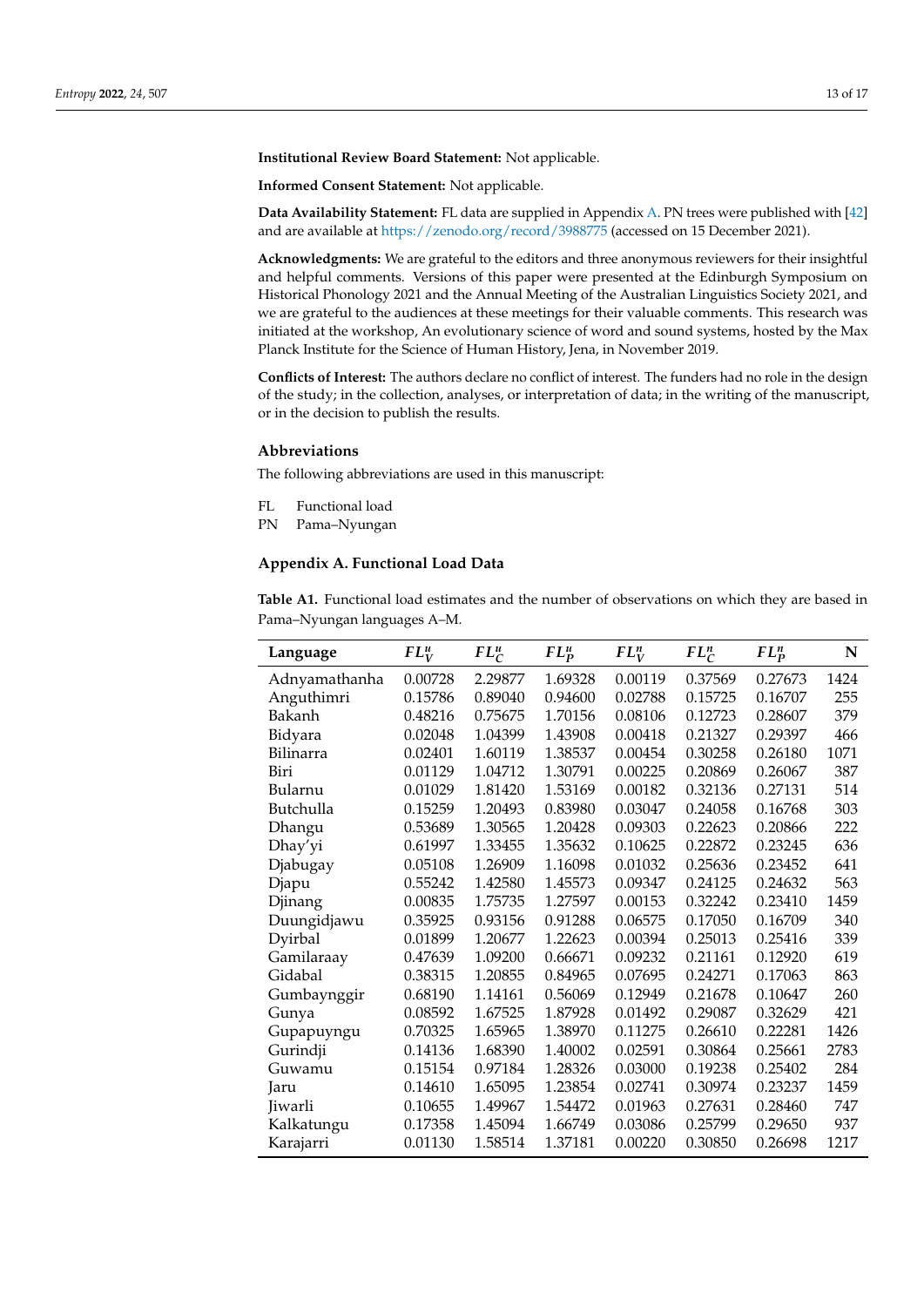| Language       | $FL_V^u$ | $FL_C^u$ | $FL_p^u$ | $FL_V^n$ | $FL_C^n$ | $FL_p^n$ | N    |
|----------------|----------|----------|----------|----------|----------|----------|------|
| Kariyarra      | 0.00794  | 1.51189  | 1.34208  | 0.00153  | 0.29066  | 0.25802  | 252  |
| Kartujarra     | 0.10259  | 1.59830  | 1.62878  | 0.01872  | 0.29170  | 0.29726  | 526  |
| Kok Nar        | 0.02440  | 1.02459  | 1.03786  | 0.00447  | 0.18781  | 0.19024  | 213  |
| Koko Bera      | 0.00760  | 1.12514  | 1.14449  | 0.00139  | 0.20631  | 0.20985  | 428  |
| Kugu Nganhcara | 0.23071  | 1.20115  | 1.52446  | 0.03814  | 0.19859  | 0.25204  | 359  |
| Kukatj         | 0.49247  | 1.37132  | 1.26212  | 0.08151  | 0.22696  | 0.20888  | 422  |
| Kukatja        | 0.17702  | 1.69195  | 1.55646  | 0.03164  | 0.30243  | 0.27821  | 2339 |
| Kuku Yalanji   | 0.00555  | 1.20557  | 1.06402  | 0.00113  | 0.24462  | 0.21590  | 1070 |
| Kurrama        | 0.15740  | 1.47509  | 1.33256  | 0.02918  | 0.27348  | 0.24705  | 495  |
| Kurtjar        | 0.35694  | 1.09790  | 0.90245  | 0.05715  | 0.17579  | 0.14450  | 405  |
| Kuugu Ya'u     | 0.82180  | 0.96787  | 1.82687  | 0.14159  | 0.16676  | 0.31476  | 672  |
| Malkana        | 0.09060  | 1.35974  | 1.51980  | 0.01719  | 0.25805  | 0.28843  | 208  |
| Mangala        | 0.06827  | 1.58519  | 1.31169  | 0.01312  | 0.30471  | 0.25214  | 749  |
| Martuthunira   | 0.12168  | 1.59684  | 1.41252  | 0.02230  | 0.29269  | 0.25891  | 633  |
| Mirniny        | 0.05723  | 1.49353  | 1.64556  | 0.01071  | 0.27940  | 0.30784  | 259  |
| Mudburra       | 0.12114  | 1.57266  | 1.36196  | 0.02255  | 0.29269  | 0.25347  | 509  |
| Muruwari       | 0.29888  | 1.30293  | 1.23929  | 0.05555  | 0.24215  | 0.23032  | 873  |

**Table A1.** *Cont.*

**Table A2.** Functional load estimates and the number of observations on which they are based in Pama–Nyungan languages N–Z.

| Language       | $FL_V^u$ | $FL_C^u$ | $FL_p^u$ | $FL_V^n$ | $FL_C^n$ | $FL_P^n$ | N    |
|----------------|----------|----------|----------|----------|----------|----------|------|
| Ngaanyatjarra  | 0.30847  | 1.65731  | 1.54372  | 0.05400  | 0.29015  | 0.27026  | 1125 |
| Ngadjunmaya    | 0.27871  | 1.58111  | 1.52464  | 0.05123  | 0.29060  | 0.28022  | 512  |
| Ngamini        | 0.00859  | 1.65769  | 1.62787  | 0.00167  | 0.32135  | 0.31556  | 453  |
| Ngardily       | 0.04398  | 1.54071  | 1.41918  | 0.00838  | 0.29355  | 0.27040  | 274  |
| Ngarinyman     | 0.04977  | 1.60920  | 1.37125  | 0.00949  | 0.30687  | 0.26150  | 870  |
| Ngarla         | 0.05433  | 1.65036  | 1.52167  | 0.01026  | 0.31151  | 0.28721  | 940  |
| Ngarluma       | 0.00949  | 1.54984  | 1.51068  | 0.00179  | 0.29179  | 0.28442  | 633  |
| Nhanda         | 0.22128  | 1.61692  | 1.98274  | 0.03762  | 0.27491  | 0.33710  | 427  |
| Nhangu         | 0.52706  | 1.62134  | 1.35121  | 0.08822  | 0.27137  | 0.22616  | 952  |
| Nukunu         | 0.22996  | 1.88475  | 1.57220  | 0.03797  | 0.31122  | 0.25961  | 282  |
| Nyamal         | 0.01096  | 1.66757  | 1.58458  | 0.00210  | 0.31958  | 0.30368  | 574  |
| Nyangumarta    | 0.05591  | 1.63689  | 1.53035  | 0.01040  | 0.30451  | 0.28469  | 1002 |
| Nyawaygi       | 0.44779  | 0.91693  | 0.84704  | 0.08627  | 0.17665  | 0.16318  | 339  |
| Olkol          | 0.00913  | 1.89732  | 1.52545  | 0.00140  | 0.29102  | 0.23398  | 992  |
| Panyjima       | 0.03319  | 1.52554  | 1.53691  | 0.00621  | 0.28545  | 0.28758  | 327  |
| Payungu        | 0.12035  | 1.44293  | 1.48710  | 0.02226  | 0.26693  | 0.27510  | 514  |
| Pintupi        | 0.25729  | 1.62037  | 1.49798  | 0.04605  | 0.29003  | 0.26812  | 3065 |
| Purduna        | 0.18607  | 1.48411  | 1.64113  | 0.03364  | 0.26835  | 0.29675  | 540  |
| Ritharrngu     | 0.52798  | 1.59391  | 1.28479  | 0.08893  | 0.26846  | 0.21640  | 841  |
| Sth. Paakintyi | 0.48182  | 1.31033  | 1.58642  | 0.08352  | 0.22713  | 0.27499  | 748  |
| Thaayorre      | 0.39795  | 0.94581  | 1.29668  | 0.06750  | 0.16043  | 0.21995  | 873  |
| Thalanyji      | 0.11295  | 1.41200  | 1.63985  | 0.02083  | 0.26037  | 0.30239  | 467  |
| Tharrkari      | 0.10105  | 1.80780  | 1.46815  | 0.01760  | 0.31484  | 0.25569  | 371  |
| Umpila         | 0.72633  | 0.89534  | 1.79211  | 0.12688  | 0.15640  | 0.31305  | 473  |
| Waalubal       | 0.38811  | 1.21112  | 0.84641  | 0.07790  | 0.24309  | 0.16989  | 864  |
| Walmajarri     | 0.07529  | 1.69469  | 1.53069  | 0.01387  | 0.31216  | 0.28195  | 2361 |
| Wangkatja      | 0.24288  | 1.64652  | 1.54871  | 0.04329  | 0.29345  | 0.27602  | 1290 |
| Wangkumara     | 0.03737  | 1.78415  | 1.49204  | 0.00662  | 0.31614  | 0.26438  | 480  |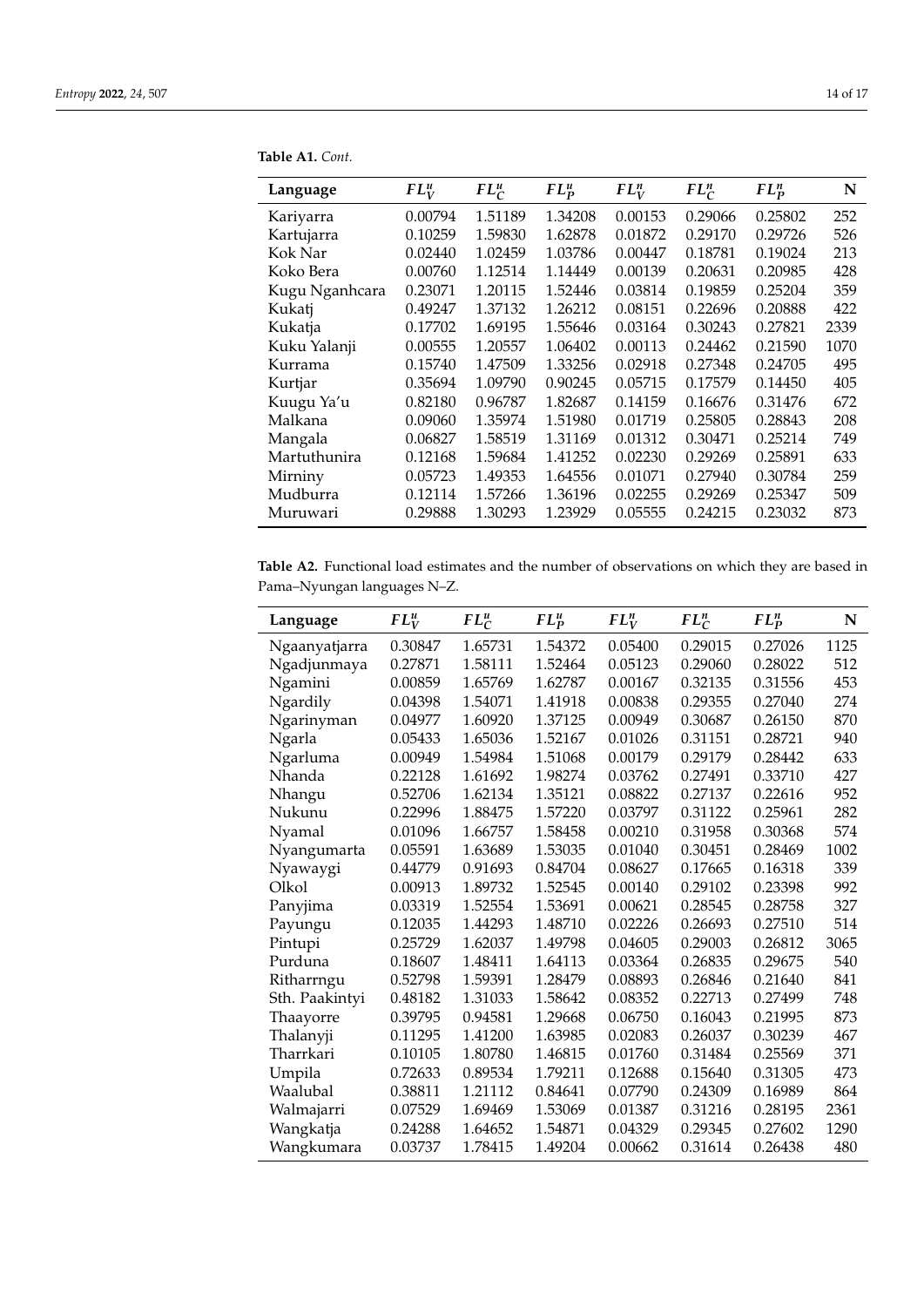| Language       | $FL_V^u$ | $FL_C^u$ | $FL_p^u$ | $FL_U^n$ | $FL_C^n$ | $FL_p^n$ | N    |
|----------------|----------|----------|----------|----------|----------|----------|------|
| Warlmanpa      | 0.03193  | 1.76883  | 1.54636  | 0.00582  | 0.32218  | 0.28166  | 603  |
| Warlpiri       | 0.07788  | 1.71719  | 1.54913  | 0.01416  | 0.31215  | 0.28160  | 3215 |
| Warluwarra     | 0.06211  | 1.62498  | 1.60851  | 0.01112  | 0.29084  | 0.28789  | 731  |
| Warnman        | 0.03387  | 1.61920  | 1.55705  | 0.00628  | 0.30022  | 0.28870  | 607  |
| Warrgamay      | 0.46606  | 1.16642  | 1.22445  | 0.08702  | 0.21779  | 0.22862  | 470  |
| Warriyangga    | 0.04881  | 1.46336  | 1.55668  | 0.00925  | 0.27739  | 0.29508  | 273  |
| Watjarri       | 0.09550  | 1.55502  | 1.58478  | 0.01742  | 0.28363  | 0.28906  | 787  |
| Wayilwan       | 0.44092  | 1.11222  | 0.69925  | 0.08697  | 0.21937  | 0.13792  | 489  |
| Western Wakaya | 0.02551  | 1.47790  | 1.34683  | 0.00473  | 0.27429  | 0.24996  | 696  |
| Wik Mungkan    | 0.57906  | 0.91075  | 1.73335  | 0.09237  | 0.14529  | 0.27651  | 1411 |
| Yadhaykenu     | 0.11810  | 1.39036  | 1.47400  | 0.02185  | 0.25730  | 0.27278  | 385  |
| Yalarnnga      | 0.01281  | 1.47869  | 1.59614  | 0.00239  | 0.27589  | 0.29780  | 397  |
| Yanyuwa        | 0.02768  | 1.53369  | 1.47708  | 0.00521  | 0.28837  | 0.27773  | 1351 |
| Yaygir         | 0.62734  | 1.49029  | 1.00410  | 0.11443  | 0.27184  | 0.18315  | 658  |
| Yidiny         | 0.01376  | 1.24001  | 1.08403  | 0.00278  | 0.25063  | 0.21910  | 964  |
| Yindjibarndi   | 0.12691  | 1.47608  | 1.21215  | 0.02391  | 0.27804  | 0.22833  | 492  |
| Yinhawangka    | 0.08024  | 1.65358  | 1.67820  | 0.01442  | 0.29713  | 0.30155  | 773  |
| Yulparija      | 0.07799  | 1.65715  | 1.58184  | 0.01426  | 0.30302  | 0.28925  | 1234 |
| Yuwaalaraay    | 0.61024  | 1.18542  | 0.80690  | 0.11517  | 0.22373  | 0.15229  | 1109 |

**Table A2.** *Cont.*

#### **References**

- <span id="page-14-0"></span>1. Martinet, A. Function, structure, and sound change. *Word* **1952**, *8*, 1–32. [\[CrossRef\]](http://doi.org/10.1080/00437956.1952.11659416)
- <span id="page-14-2"></span>2. Hockett, C.F. The quantification of functional load. *Word* **1967**, *23*, 300–320. [\[CrossRef\]](http://dx.doi.org/10.1080/00437956.1967.11435484)
- <span id="page-14-1"></span>3. Surendran, D.; Niyogi, P. Quantifying the functional load of phonemic oppositions, distinctive features, and suprasegmentals. *Amst. Stud. Theory Hist. Linguist. Sci.* **2006**, *279*, 43.
- <span id="page-14-3"></span>4. Shannon, C.E. A mathematical theory of communication. *Bell Syst. Tech. J.* **1948**, *27*, 379–423. 623–565. [\[CrossRef\]](http://dx.doi.org/10.1002/j.1538-7305.1948.tb01338.x)
- <span id="page-14-4"></span>5. Wedel, A.; Kaplan, A.; Jackson, S. High functional load inhibits phonological contrast loss: A corpus study. *Cognition* **2013**, *128*, 179–186. [\[CrossRef\]](http://dx.doi.org/10.1016/j.cognition.2013.03.002) [\[PubMed\]](http://www.ncbi.nlm.nih.gov/pubmed/23685207)
- <span id="page-14-5"></span>6. Hockett, C.F. The origin of speech. *Sci. Am.* **1960**, *203*, 88–97. [\[CrossRef\]](http://dx.doi.org/10.1038/scientificamerican0960-88)
- <span id="page-14-6"></span>7. Ratliff, M. Tonoexodus, tonogenesis, and tone change. In *The Oxford Handbook of Historical Phonology*; Honeybone, P., Salmons, J., Eds.; Oxford University Press: Oxford, UK, 2015; pp. 245–261.
- 8. Hyman, L.M. What tone teaches us about language. *Language* **2018**, *94*, 698–709. [\[CrossRef\]](http://dx.doi.org/10.1353/lan.2018.0040)
- <span id="page-14-7"></span>9. Goedemans, R.; van der Hulst, H. Weight Factors in Weight-Sensitive Stress Systems. In *The World Atlas of Language Structures Online*; Dryer, M.S., Haspelmath, M., Eds.; Max Planck Institute for Evolutionary Anthropology: Leipzig, Germany, 2013.
- <span id="page-14-8"></span>10. Nespor, M.; Vogel, I. *Prosodic Phonology*; Foris: Dordrechtm, The Netherlands, 1986.
- <span id="page-14-9"></span>11. Blevins, J. The independent nature of phonotactic constraints: An alternative to syllable-based approaches. In *The Syllable in Optimality Theory*; Féry, C., de Vijver, R., Eds.; Cambridge University Press: Cambridge, UK, 2003; pp. 375–403.
- <span id="page-14-10"></span>12. Cutler, A. *Native Listening: Language Experience and the Recognition of Spoken Words*; MIT Press: Cambridge, MA, USA, 2012.
- <span id="page-14-11"></span>13. Garrett, A. Sound change. In *The Routledge Handbook of Historical Linguistics*; Bowern, C., Evans, B., Eds.; Routledge: London, UK, 2015; pp. 227–248.
- <span id="page-14-12"></span>14. Silverman, D. Neutralization and anti-homophony in Korean. *J. Linguist.* **2010**, *46*, 453–482. [\[CrossRef\]](http://dx.doi.org/10.1017/S0022226709990247)
- <span id="page-14-19"></span>15. Bouchard-Côté, A.; Hall, D.; Griffiths, T.L.; Klein, D. Automated reconstruction of ancient languages using probabilistic models of sound change. *Proc. Natl. Acad. Sci. USA* **2013**, *110*, 4224–4229. [\[CrossRef\]](http://dx.doi.org/10.1073/pnas.1204678110)
- <span id="page-14-13"></span>16. Babinski, S.; Bowern, C. Mergers in Bardi: Contextual probability and predictors of sound change. *Linguist. Vanguard* **2018**, *4*. [\[CrossRef\]](http://dx.doi.org/10.1515/lingvan-2017-0024)
- <span id="page-14-14"></span>17. Ceolin, A. On Functional Load and its Relation to the Actuation Problem. *Univ. Pa. Work. Pap. Linguist.* **2020**, *26*, 6.
- <span id="page-14-15"></span>18. McConvell, P. Backtracking to Babel: The chronology of Pama-Nyungan expansion in Australia. *Archaeol. Ocean.* **1996**, *31*, 125–144. [\[CrossRef\]](http://dx.doi.org/10.1002/j.1834-4453.1996.tb00356.x)
- <span id="page-14-18"></span>19. Bowern, C.; Atkinson, Q. Computational phylogenetics and the internal structure of Pama-Nyungan. *Language* **2012**, *88*, 817–845. [\[CrossRef\]](http://dx.doi.org/10.1353/lan.2012.0081)
- <span id="page-14-16"></span>20. Bouckaert, R.R.; Bowern, C.; Atkinson, Q.D. The origin and expansion of Pama—Nyungan languages across Australia. *Nat. Ecol. Evol.* **2018**, *2*, 741–749. [\[CrossRef\]](http://dx.doi.org/10.1038/s41559-018-0489-3) [\[PubMed\]](http://www.ncbi.nlm.nih.gov/pubmed/29531347)
- <span id="page-14-17"></span>21. Butcher, A.R. What speakers of Australian Aboriginal languages do with their velums and why: The phonetics of the nasal/oral contrast. In Proceedings of the XIVth International Congress of the Phonetic Sciences, San Francisco, CA, USA, 1–7 August 1999; pp. 479–482.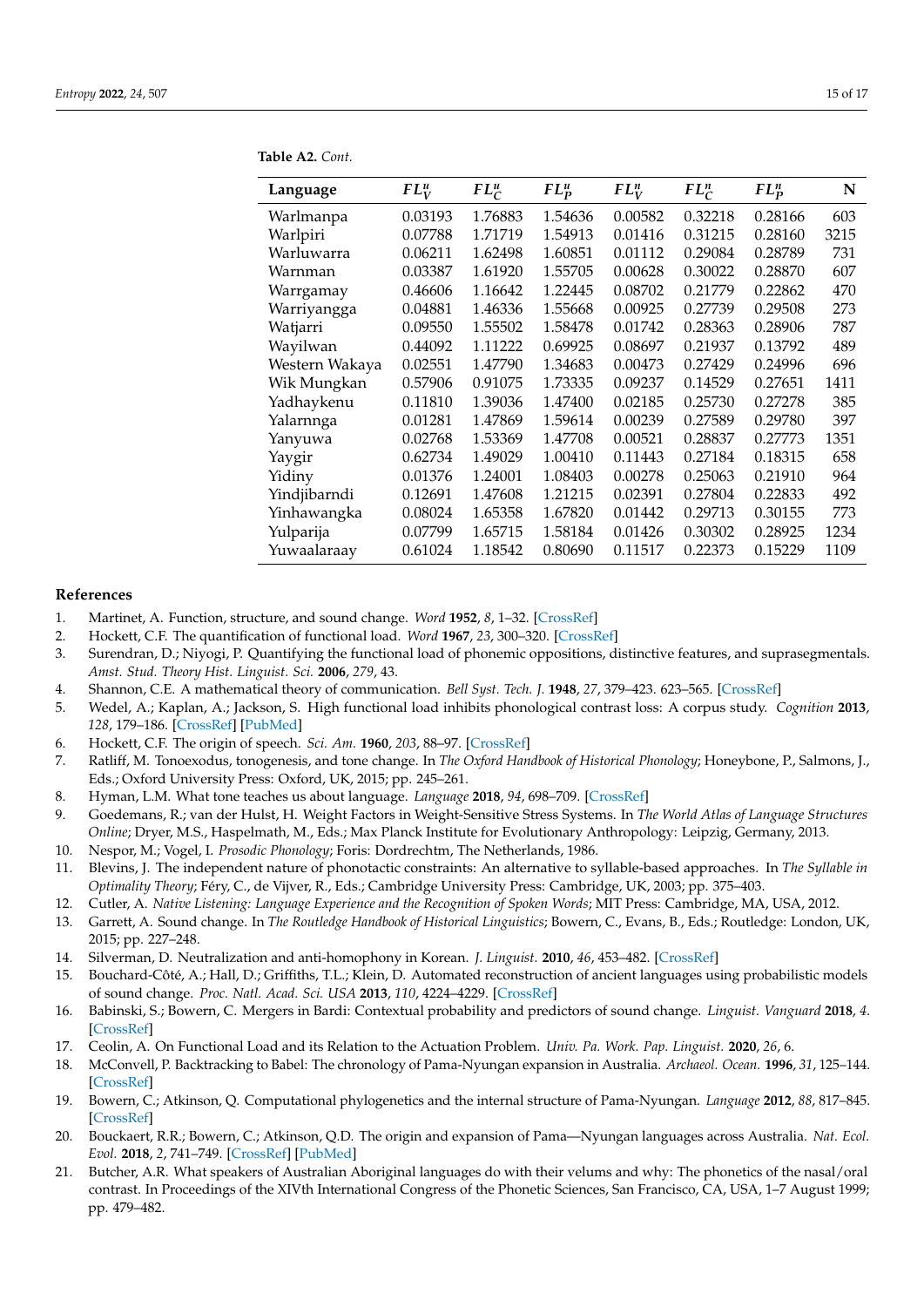- <span id="page-15-1"></span>22. Tabain, M.; Breen, G.; Butcher, A. VC vs. CV syllables: A comparison of Aboriginal languages with English. *J. Int. Phon. Assoc.* **2004**, *34*, 175–200. [\[CrossRef\]](http://dx.doi.org/10.1017/S0025100304001719)
- 23. Butcher, A. Australian Aboriginal languages: Consonant-salient phonologies and the 'place-of-articulation imperative'. In *Speech Production: Models, Phonetic Processes and Techniques*; Harrington, J.M., Tabain, M., Eds.; Psychology Press: New York, NY, USA, 2006; pp. 187–210.
- 24. Fletcher, J.; Butcher, A. Sound patterns of Australian languages. In *The Languages and Linguistics of Australia: A Comprehensive Guide*; Koch, H., Nordlinger, R., Eds.; Mouton de Gruyter: Berlin, Germany, 2014; pp. 91–138.
- <span id="page-15-0"></span>25. Jepson, K.; Stoakes, H. Vowel duration and consonant lengthening in Djambarrpuyngu. In Proceedings of the 18th International Congress of Phonetic Sciences, Glasgow, UK, 10–14 August 2015.
- <span id="page-15-2"></span>26. Hercus, L.A. The pre-stopped nasal and lateral consonants of Arabana-Wangganguru. *Anthropol. Linguist.* **1972**, *14*, 293–305.
- 27. Loakes, D.; Butcher, A.; Fletcher, J.; Stoakes, H. Phonetically prestopped laterals in Australian languages: A preliminary investigation of Warlpiri. In Proceedings of the 9th Annual Conference of the International Speech Communication Association Interspeech 2008, Brisbane, Australia, 22–26 September 2008.
- <span id="page-15-3"></span>28. Round, E.R. Prestopping of nasals and laterals is only partly parallel. In *Language Description Informed by Theory*; Pensalfini, R., Guillemin, D., Turpin, M., Eds.; John Benjamins: Amsterdam, The Netherlands, 2014; pp. 81–95.
- <span id="page-15-4"></span>29. Hale, K.L. Wik reflections of Middle Paman phonology. In *Languages of Cape York*; Sutton, P., Ed.; AIAS: Canberra, Australia, 1976; pp. 50–60.
- <span id="page-15-5"></span>30. Smith, I.; Johnson, S. Kugu Nganhcara. In *Handbook of Australian Languages*; Dixon, R.M.W., Blake, B.J., Eds.; Oxford University Press: Oxford, UK, 2000; Volume 5, pp. 357–507.
- <span id="page-15-6"></span>31. Hercus, L.A. *A Nukunu Dictionary*; Department of Linguistics, Australian National University: Canberra, Australia, 1992.
- <span id="page-15-7"></span>32. Crowley, T. Uradhi. In *Handbook of Australian Languages*; Dixon, R.M.W., Blake, B.J., Eds.; John Benjamins: Amsterdam, The Netherlands, 1983; Volume 3, pp. 307–428.
- <span id="page-15-8"></span>33. Alpher, B.J. Sound change. In *Oxford Handbook of Australian Languages*; Bowern, C., Ed.; Oxford University Press: Oxford, UK, 2022.
- <span id="page-15-9"></span>34. Hale, K.L. Phonological developments in particular Northern Paman languages. In *Languages of Cape York*; Sutton, P., Ed.; AIAS: Canberra, Australia, 1976; pp. 7–40.
- <span id="page-15-10"></span>35. Hale, K.L. Phonological developments in a Northern Paman language: Uradhi. In *Languages of Cape York*; Sutton, P., Ed.; AIAS: Canberra, Australia, 1976; pp. 41–49.
- <span id="page-15-11"></span>36. Verstraete, J.C. Lamalamic Root Structure: Erosion and Expansion. *Aust. J. Linguist.* **2018**, *38*, 360–394. [\[CrossRef\]](http://dx.doi.org/10.1080/07268602.2018.1470457)
- <span id="page-15-12"></span>37. Koch, H.J. Pama-Nyungan reflexes in the Arandic languages. In *Boundary Rider: Essays in Honour of Geoffrey O'Grady*; Tryon, D., Walsh, M., Eds.; Pacific Linguistics: Canberra, Australia, 1997; pp. 271–302.
- <span id="page-15-13"></span>38. Koch, H. Basic vocabulary of the Arandic languages: From classification to reconstruction. In *Forty Years on: Ken Hale and Australian Languages*; Simpson, J., Nash, D., Laughren, M., Austin, P., Alpher, B., Eds.; Pacific Linguistics: Canberra, Australia, 2001; pp. 71–87.
- <span id="page-15-14"></span>39. Black, P.D. Norman Pama historical phonology. In *Papers in Australian Linguistics 13*; Pacific Linguistics: Canberra, Australia, 1980; pp. 181–239.
- <span id="page-15-15"></span>40. Dixon, R.M.W. Olgolo syllable structure and what they are doing about it. *Linguist. Inq.* **1970**, *1*, 273–276.
- <span id="page-15-16"></span>41. Seifart, F.; Evans, N.; Hammarström, H.; Levinson, S.C. Language documentation twenty-five years on. *Language* **2018**, *94*, e324–e345. [\[CrossRef\]](http://dx.doi.org/10.1353/lan.2018.0070)
- <span id="page-15-17"></span>42. Macklin-Cordes, J.L.; Bowern, C.; Round, E.R. Phylogenetic signal in phonotactics. *Diachronica* **2021**, *38*, 210–258. [\[CrossRef\]](http://dx.doi.org/10.1075/dia.20004.mac)
- <span id="page-15-18"></span>43. Austin, P.K. *A Grammar of Diyari, South Australia*; Number 32 in Cambridge Studies in Linguistics; Cambridge University Press: Cambridge, UK; New York, NY, USA, 1981.
- <span id="page-15-19"></span>44. McGregor, W. *A Functional Grammar of Gooniyandi*; Number 22 in Studies in Language; John Benjamins: Amsterdam, The Netherlands, 1990.
- <span id="page-15-20"></span>45. Round, E.R. Phonotactics. In *Oxford Guide to Australian Languages*; Bowern, C., Ed.; Oxford University Press: Oxford, UK, 2022.
- <span id="page-15-21"></span>46. Macklin-Cordes, J.; Round, E.R. Challenges of sampling and how phylogenetic comparative methods help: With a case study of the Pama-Nyungan laminal contrast. *arXiv* **2022**, arXiv:2201.00195.
- <span id="page-15-22"></span>47. Garamszegi, L.Z. *Modern Phylogenetic Comparative Methods and Their Application in Evolutionary Biology: Concepts and Practice*; Springer: Berlin/Heidelberg, Germany, 2014.
- <span id="page-15-23"></span>48. Kembel, S.; Cowan, P.; Helmus, M.; Cornwell, W.; Morlon, H.; Ackerly, D.; Blomberg, S.; Webb, C. Picante: R tools for integrating phylogenies and ecology (version 1.8.2). *Bioinformatics* **2010**, *26*, 1463–1464. [\[CrossRef\]](http://dx.doi.org/10.1093/bioinformatics/btq166) [\[PubMed\]](http://www.ncbi.nlm.nih.gov/pubmed/20395285)
- <span id="page-15-24"></span>49. Blomberg, S.P.; Garland, T.; Ives, A.R. Testing for phylogenetic signal in comparative data: Behavioral traits are more labile. *Evolution* **2003**, *57*, 717–745. [\[CrossRef\]](http://dx.doi.org/10.1111/j.0014-3820.2003.tb00285.x) [\[PubMed\]](http://www.ncbi.nlm.nih.gov/pubmed/12778543)
- <span id="page-15-25"></span>50. Bowern, C. Pama–Nyungan phylogenetics and beyond [plenary address]. In *Lorentz Center Workshop on Phylogenetic Methods in Linguistics*; Leiden University: Leiden, The Netherlands, 2015. [\[CrossRef\]](http://dx.doi.org/10.5281/zenodo.3032846)
- <span id="page-15-26"></span>51. Martins, E.P.; Garland, T., Jr. Phylogenetic analyses of the correlated evolution of continuous characters: A simulation study. *Evolution* **1991**, *45*, 534–557. [\[CrossRef\]](http://dx.doi.org/10.1111/j.1558-5646.1991.tb04328.x) [\[PubMed\]](http://www.ncbi.nlm.nih.gov/pubmed/28568838)
- <span id="page-15-27"></span>52. Revell, L.J. phytools: An R package for phylogenetic comparative biology (and other things). *Methods Ecol. Evol.* **2012**, *3*, 217–223. [\[CrossRef\]](http://dx.doi.org/10.1111/j.2041-210X.2011.00169.x)